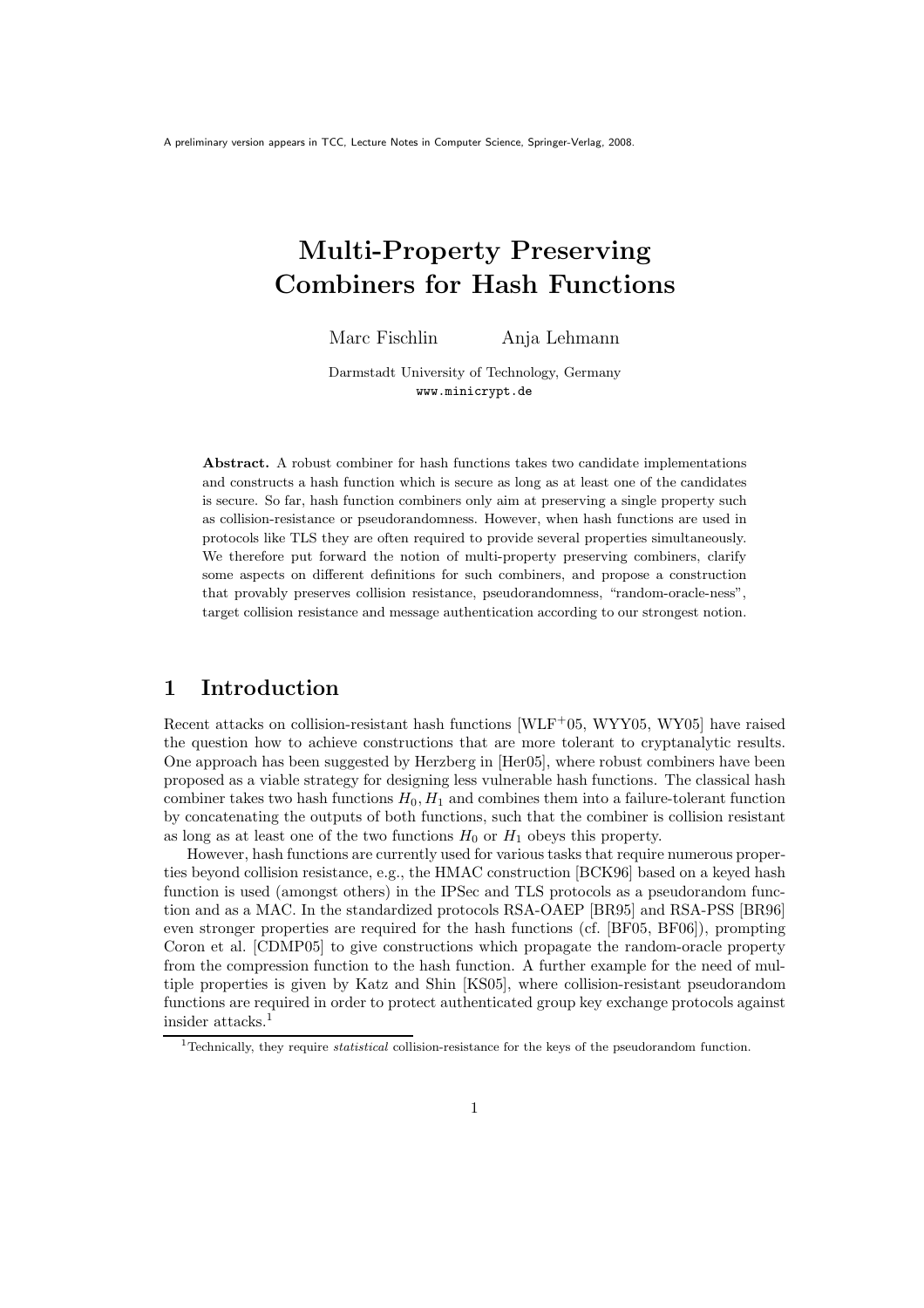Adhering to the usage of hash functions as "swiss army knives" Bellare and Ristenpart [BR06, BR07] have shown how to preserve multiple properties in the design of hash functions. In contrast to their approach, which starts with a compression function and aims at constructing a single multi-property preserving (MPP) hash function, a combiner takes two full-grown hash functions and tries to build a hash function which should preserve the properties, even if one of the underlying hash functions is already broken.

The Problem with Multiple Properties. Combiners which preserve a single property such as collision-resistance or pseudorandomness are quite well understood. Multi-property preserving combiners, on the other hand, are not covered by these strategies and require new techniques instead. As an example we discuss this issue for the case of collision-resistance and pseudorandomness.

Recall that the classical combiner for collision-resistance simply concatenates the outputs of both hash functions  $\text{Comb}(M) = H_0(M) || H_1(M)$ . Obviously, the combiner is collisionresistant as long es either  $H_0$  or  $H_1$  has this property. Yet, it does not guarantee for example pseudorandomness (assuming that the hash functions are keyed) if only one of the underlying hash functions is pseudorandom. An adversary can immediatly distinguish the concatenated output from a truly random value by simply examining the part of the insecure hash function.

An obvious approach to obtain a hash combiner that preserves pseudorandomness is to set  $\textsf{Comb}(M) = H_0(M) \oplus H_1(M)$ . However, this combiner is not known to preserve collisionresistance anymore, since a collision for the combiner does not necessarily require collisions on both hash functions. In fact, this combiner also violates the conditions of [BB06, Pie07] and [CRS<sup>+</sup>07], who have shown that the output of a (black-box) collision-resistant combiner cannot be significantly shorter than the concatenation of the outputs from all employed hash functions. Thus, already the attempt of combining only two properties in a robust manner indicates that finding a multi-property preserving combiner is far from trivial.

Our Construction. In this work we show how to build a combiner that provably preserves multiple properties, where we concentrate on the most common properties as proposed in [BR07], namely, collision resistance (CR), pseudorandomness (PRF), pseudorandom oracle (PRO), target collision resistance (TCR) and message authentication (MAC).

To explain the underlying idea of our construction it is instructive to recall the bit commitment scheme introduced by Naor [Nao91]. There, the receiver sends a random 3n-bit string t to the committing party who applies a pseudorandom generator to a random  $n$ -bit seed r and returns  $G(r) \oplus t$  to commit to 1, or  $G(r)$  to commit to 0. Due to the pseudorandomness of the generator's output, the receiver does not learn anything about the committed bit. An ambiguous opening of the commitment by the sender requires to find some  $r' \neq r$ such that  $G(r) = G(r') \oplus t$ . Yet, since there are only  $2^{2n}$  pairs of seeds for the pseudorandom generator but  $2^{3n}$  random strings t, the probability that such a seed pair exists is at most  $2^{-n}$ .

Adopting the approach of Naor we proceed as follows for each hash function  $H_b$ . First we hash the large message M with  $H_b$  into a short n-bit "seed"  $x_b$ . Then we expand this value into a 5n-bit string (similar to the pseudorandom generator). Next, we xor the result with a subset of n random strings  $t_i^b \in \{0,1\}^{5n}$ , where the subset is determined by the bits  $x_b[i] = 1$ . We denote this output by  $H_b^{\text{prsv}}(M)$ . Only in the final step we combine the two resulting values for each function  $H_b$  into one output  $\textsf{Comb}(M) = H_0^{\text{prsv}}(M) \oplus H_1^{\text{prsv}}(M)$ by xor-ing them.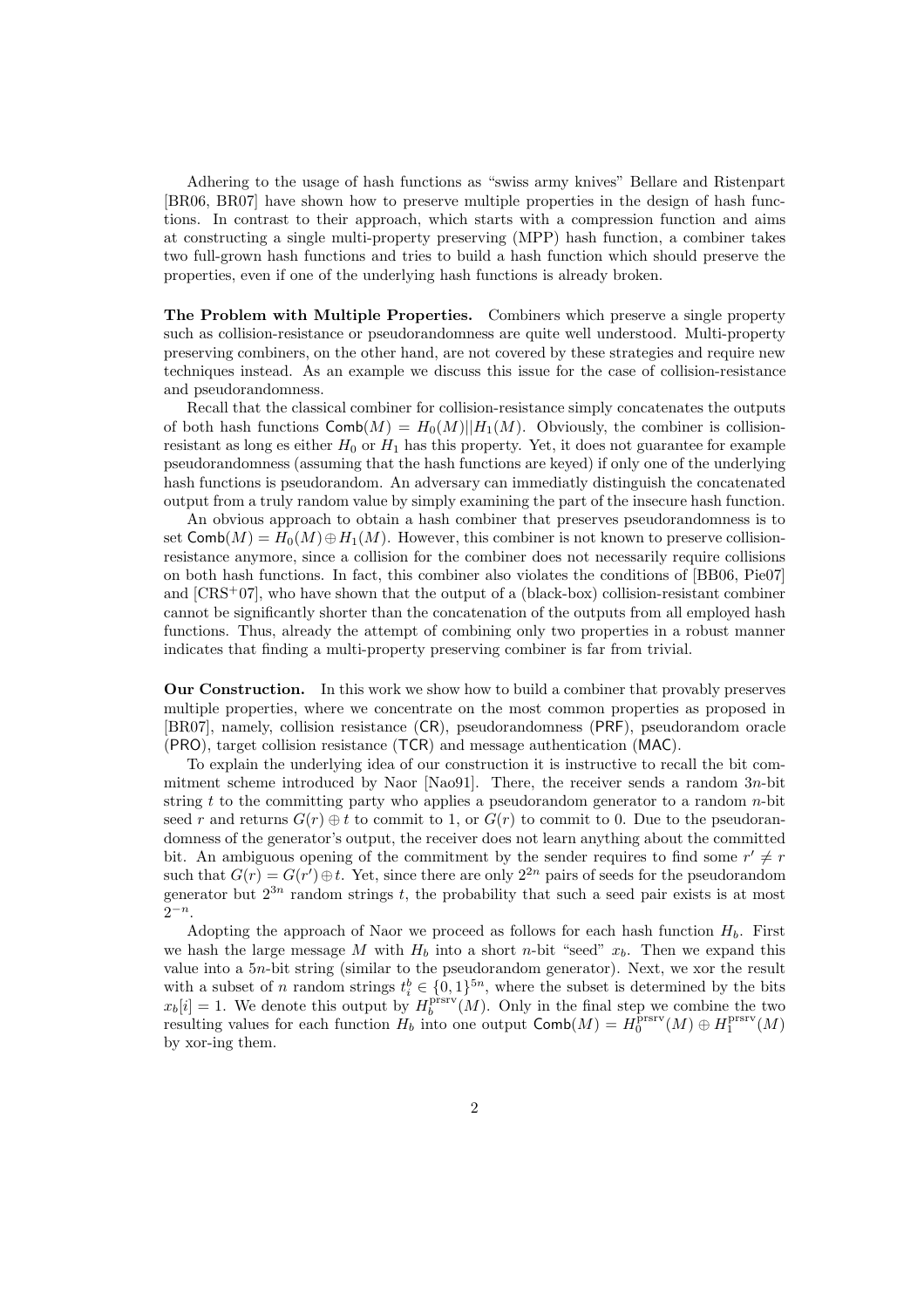Due to the internal expansion of the short string  $x<sub>b</sub>$  into five hash values, one can use a similar argumentation as in [Nao91] together with the collision-resistance of one of the hash functions to prove that collision-resistance is preserved. At the same time, pseudorandomness is preserved by the final xor-combination of the results of the two hash functions. Moreover, we also show that this construction propagates several other properties, including PRO, TCR and MAC.

Weak vs. Strong Preservation. We prove our construction to be a *strongly* multiproperty preserving combiner for {CR, PRF, PRO,TCR, MAC}. That is, it suffices that each property is provided by at least one hash function, e.g., if  $H_0$  or  $H_1$  has property MAC, then so does the combiner, independently of the other properties. We also introduce further relaxations of MPP, denoted by weakly MPP and mildly MPP. In the weak case the combiner only inherits a set of multiple properties if they are all provided by at least one hash function (i.e., if there is a strong candidate which has all properties at the same time). Mildly MPP combiners are between strongly MPP and weakly MPP combiners, where all properties are granted, but different hash functions may cover different properties.

Our work then adresses several questions related to the different notions of multi-property preservation. Namely, we show that strongly MPP is indeed strictly stronger than mildly MPP which, in turn, implies weakly MPP (but not vice versa). We finally discuss the case of general tree-based combiners for more than two hash functions built out of combiners for two hash functions, as suggested in a more general setting by Harnik et al.  $[HKN<sup>+</sup>05]$ . As part of this result we show that such tree-combiners inherit the weakly and strongly MPP property of two-function combiners, whereas mildly MPP two-function combiners suprisingly do not propagate their security to trees.

Organization. We start by defining the three notions of multi-property preserving combiners and giving definitions of the desired properties in Section 2. In Section 3 we give the construction of our MPP combiner and prove that it achieves the strongest MPP notion. A brief discussion about variations of our construction, e.g., to reduce the key size, conclude this section. Section 4 deals again with the different notions of property preservation by showing the correlations between strongly, mildly and weakly MPP combiners. The issue of composing combiners resp. multi-hash combiners is then addressed in Section 5.

# 2 Preliminaries

### 2.1 Hash Function Properties

A hash function  $\mathcal{H} = (HKGen, H)$  is a pair of efficient algorithms such that HKGen for input  $1^n$  returns (the description of) a hash function H, and H for input H and  $M \in \{0,1\}^*$ deterministically outputs a digest  $H(M) \in \{0,1\}^n$ . Often, the hash function is also based on a public initial value IV and we therefore occassionally write  $H(\mathrm{IV}, M)$  instead of  $H(M)$ . Similarly, we often identify the hash function with its digest values  $H(\cdot)$  if the key generation algorithm is clear from the context.

A hash function may be attributed different properties  $P_1, P_2, \ldots$ , among which five important ones stand out (cf. [BR07]):

collision resistance  $(CR)$ : The hash function is called *collision-resistant* if for any efficient algorithm A the probability that for  $H \leftarrow \mathsf{HKGen}(1^n)$  and  $(M, M') \leftarrow \mathcal{A}(H)$  we have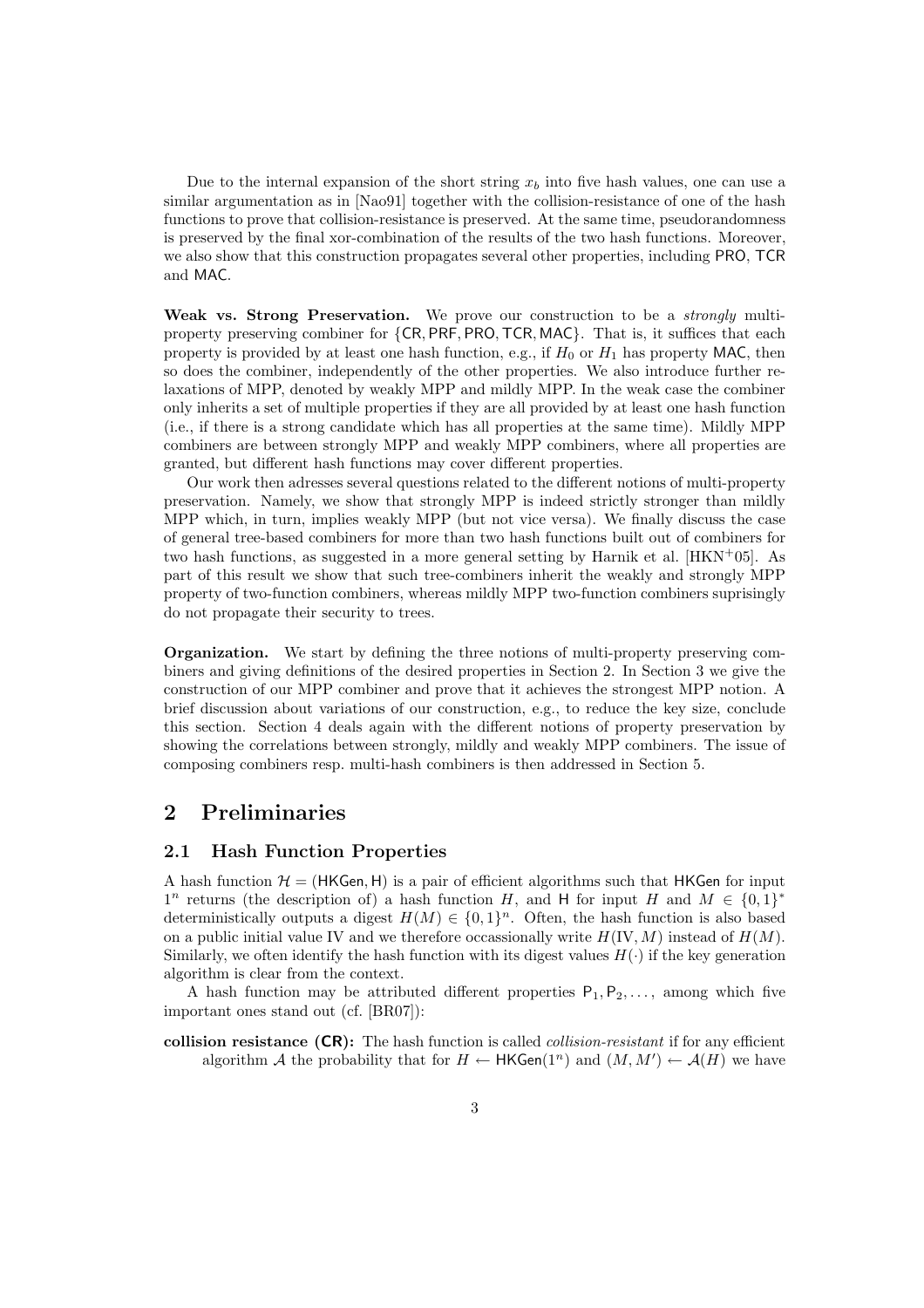$M \neq M'$  but  $H(H, M) = H(H, M')$ , is negligible (as a function of n).

- pseudorandomness (PRF): A hash function can be used as a pseudorandom function if the inital value IV is replaced by a randomly chosen key  $K$  of the same size (i.e., the key generation algorithm outputs a public part  $(H, IV)$  and IV is replaced by a secret key K). Such a keyed hash function  $H(K, \cdot)$  is called *pseudorandom* if for any efficient adversary D the advantage  $\text{Prob}\left[\mathcal{D}^{H(K,\cdot)}(H)=1\right]-\text{Prob}\left[\mathcal{D}^{f}(H)=1\right]$  is negligible, where the probability in the first case is over  $\mathcal{D}$ 's coin tosses, the choice of  $H \leftarrow$  HKGen(1<sup>n</sup>) and the key K, and in the second case over D's coin tosses, the choice of  $H \leftarrow \mathsf{HKGen}(1^n)$ , and the choice of the random function  $f: \{0,1\}^* \rightarrow \{0,1\}^n$ .
- **pseudorandom oracle (PRO):** A hash function  $H<sup>f</sup>$  based on a random oracle f is called a pseudorandom oracle if for any efficient adversary the construction  $H<sup>f</sup>$  is indifferentiable from a random oracle  $\mathcal{F}$ , where indifferentiability [MRH04] is a generalization of indistinguishability allowing to consider random oracles that are used as a public component. More formally, a hash function  $H^f$  is *indifferentiable* from a random oracle F if for any efficient adversary D there exists an efficient algorithm S such that the advantage  $\text{Prob}\left[\mathcal{D}^{H^f,f}(H)=1\right]-\text{Prob}\left[\mathcal{D}^{\mathcal{F},\mathcal{S}^{\mathcal{F}}(H)}(H)=1\right]$  is negligible in *n*, where the probability in the first case is over  $\mathcal{D}$ 's coin tosses,  $H \leftarrow \mathsf{HKGen}(1^n)$  and the choice of the random function f, and in the second case over the coin tosses of  $D$  and  $S$ , and  $H \leftarrow$  HKGen(1<sup>n</sup>) and over the choice of  $\mathcal{F}$ .
- target collision-resistance (TCR): Target collision-resistance is a weaker security notion than collision-resistance which obliges the adversary to first commit to a target message M before getting the description  $H \leftarrow HKGen(1^n)$  of the hash function. For the given H the adversary must then find a second message  $M' \neq M$  such that  $H(M) =$  $H(M')$ . More formally, an adversary A consists of two efficient algorithms  $(A^1, A^2)$ where  $\mathcal{A}^1(1^n)$  first generates the target message M and possibly some additional state information st. Then, a hash function  $H \leftarrow HKGen(1^n)$  is chosen and  $\mathcal{A}^2$  has to compute on input  $(H, M, \mathsf{st})$  a colliding message  $M' \neq M$ . A hash function is called target collision-resistant if or any efficient adversary  $A = (A^1, A^2)$  the probability that for  $(M, \text{st}) \leftarrow A^1(1^n)$ ,  $H \leftarrow \text{HKGen}(1^n)$  and  $M' \leftarrow A^2(H, M, \text{st})$  we have  $M \neq M'$  but  $H(M) = H(M')$ , is negligible.
- message authentication (MAC): We assume again that the initial value is replaced by a secret random key  $K$ . We say that the hash function is a secure MAC if for any efficient adversary A the probability that for  $H \leftarrow \mathsf{HKGen}(1^n)$  and random K and  $(M, \tau) \leftarrow \mathcal{A}^{H(K, \cdot)}(H)$  we have  $\tau = H(K, M)$  and M has never been queried to oracle  $H(K, \cdot)$ , is negligible.

For a set PROP =  $\{P_1, P_2, \ldots, P_N\}$  of properties we write PROP( $\mathcal{H}$ )  $\subseteq$  PROP for the properties which hash function  $H$  has.

### 2.2 Multi-Property Preserving Combiners

A hash function combiner  $C = (CKGen, Comb)$  for hash functions  $\mathcal{H}_0, \mathcal{H}_1$  itself is also a hash function which combines the two functions  $\mathcal{H}_0$ ,  $\mathcal{H}_1$  such that, if at least one of the hash functions obeys property  $P$ , then so does the combiner. For multiple properties PROP  $=$  ${P_1, P_2, \ldots, P_N}$  one can either demand that the combiner inherits the properties if one of the candidate hash functions is strong and has all the properties (weakly preserving), or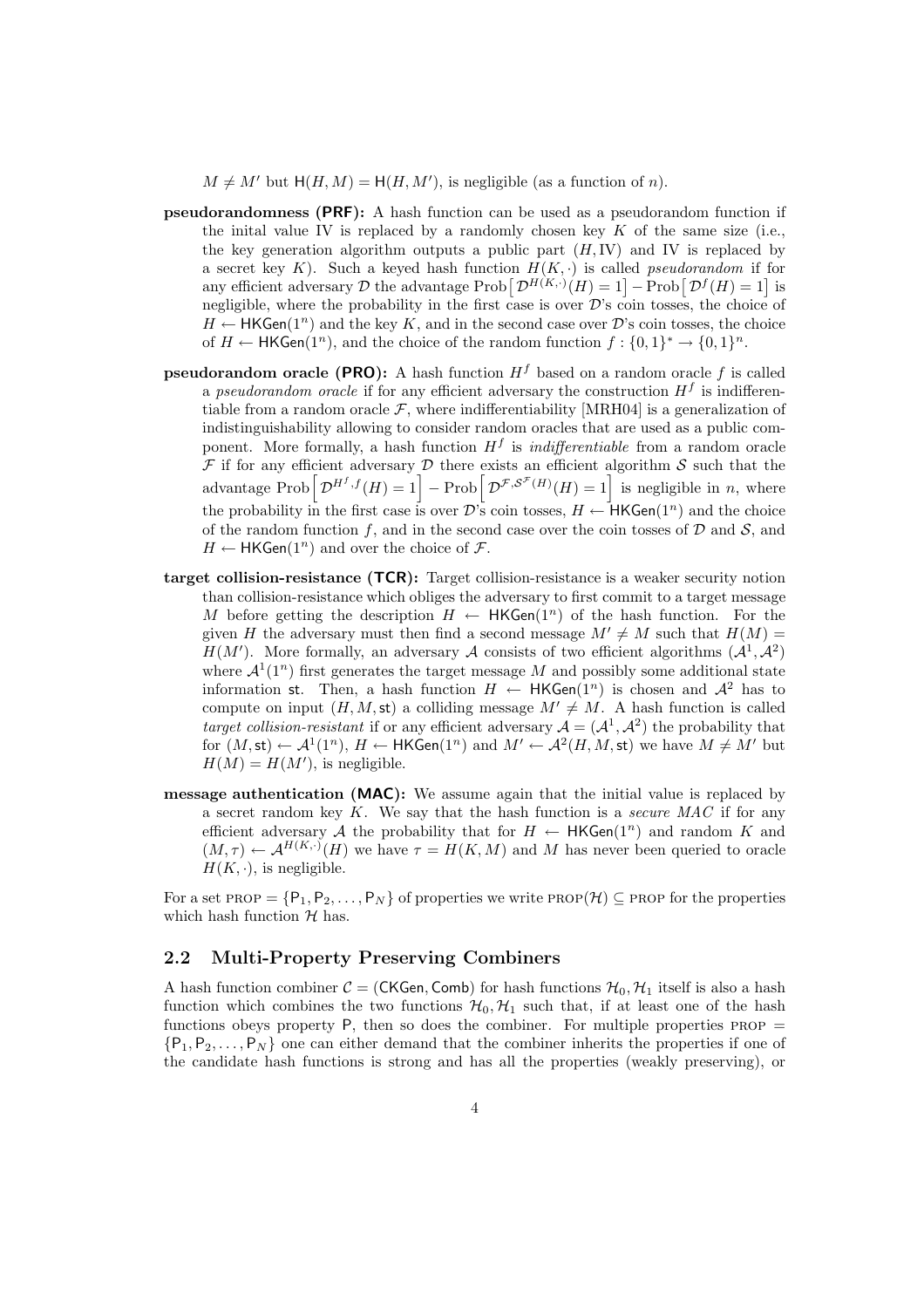that for each property at least one of the two hash functions has the property (strongly preserving). We also consider a notion in between but somewhat closer to the weak case, called mildly preserving, in which case all properties from prop must hold, albeit different functions may cover different properties (instead of one function as in the case of weakly preserving combiners).<sup>2</sup> More formally,

**Definition 2.1 (Multi-Property Preservation)** For a set PROP  $= {P_1, P_2, \ldots, P_N}$  of properties a hash function combiner  $C = (CKGen, Comb)$  for hash functions  $H_0, H_1$  is called weakly multi-property preserving  $(wMPP)$  for PROP iff

 $PROP = PROP(\mathcal{H}_0)$  or  $PROP = PROP(\mathcal{H}_1) \implies PROP = PROP(\mathcal{C}),$ 

mildly multi-property preserving  $(mMPP)$  for PROP iff

 $PROP = PROP(\mathcal{H}_0) \cup PROP(\mathcal{H}_1) \implies PROP = PROP(\mathcal{C}),$ 

and strongly multi-property preserving (sMPP) for PROP iff for all  $P_i \in P$ ROP.

 $P_i \in \text{PROP}(\mathcal{H}_0) \cup \text{PROP}(\mathcal{H}_1) \implies P_i \in \text{PROP}(\mathcal{C}).$ 

We remark that for weak and mild preservation all individual properties  $P_1, P_2, \ldots, P_N$ from prop are guaranteed to hold, either by a single function as in weak preservation, or possibly by different functions as in mild preservation. The combiner may therefore depend on some strong property  $P_i \in PROP$  which one of the hash functions has, and which helps to implement some other property  $P_i$  in the combined hash function. But then, for a subset PROP<sup>'</sup>  $\subseteq$  PROP which, for instance, misses this strong property  $P_i$ , the combiner may no longer preserve the properties PROP'. This is in contrast to strongly preserving combiners which support such subsets of properties by definition.

Note that for a singleton PROP =  $\{P\}$  all notions coincide and we simply say that C is P-preserving in this case. However, for two or more properties the notions become strictly stronger from weak to mild to strong, as we show in Section 4. Finally, we note that our definition allows the case  $\mathcal{H}_0 = \mathcal{H}_1$ , which may require some care when designing combiners, especially if the hash functions are based on random oracles (see also the remark after Lemma 3.4).

### 3 Constructing Multi-Property Preserving Combiners

In this section we propose our combiner for the properties CR, PRF, PRO, TCR and MAC. We then show it to be strongly multi-property preserving for these properties.

#### 3.1 Our Construction

Our combiner for functions  $\mathcal{H}_0$ ,  $\mathcal{H}_1$  is a pair of efficient algorithms  $\mathcal{C}_{\text{sMPP}} = (\text{CKGen}_{\text{sMPP}})$ Comb<sub>sMPP</sub>). The key generation algorithm CKGen<sub>sMPP</sub>(1<sup>n</sup>) generates a triple  $(H_0, H_1, T)$ consisting of two hash functions  $H_0 \leftarrow \text{HKGen}_0(1^n), H_1 \leftarrow \text{HKGen}_1(1^n)$  and a public string  $T = (T_0, T_1)$  where  $T_b = (t_1^b, \ldots, t_n^b)$  consists of n uniformly chosen values  $t_i^b \in \{0, 1\}^{5n}$ . The evaluation algorithm  $\mathsf{Comb}_{\mathrm{sMPP}}^{H_0,H_1,T}$  for parameters  $H_0, H_1, T$  and message M first computes two hash values  $H_b^{\text{prsv}}(M)$  for  $b = 0, 1$ , each value based on hash function  $H_b$  and string  $T_b$ . For this it proceeds in three stages (see Figure 2):

<sup>&</sup>lt;sup>2</sup>One may also refine these notions further. We focus on these three "natural" cases.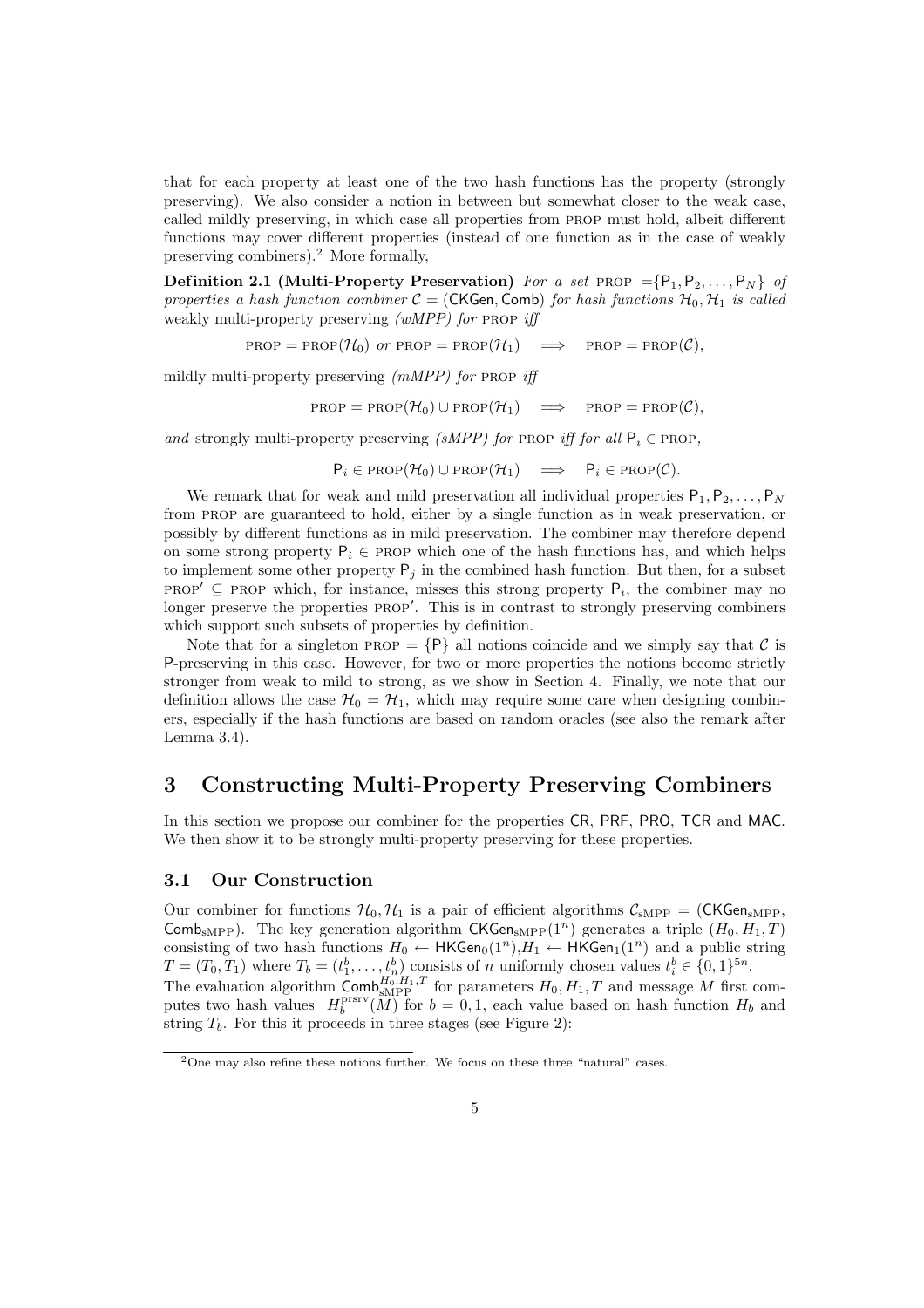- First hash the large message M into a short string  $x_b \in \{0,1\}^n$  via the hash function  $H<sub>b</sub>$ . For this step we prepend a 0-bit to M in order to make the hash function evaluation here somewhat independent from the subsequent stages.
- Then expand the short string  $x_b$  into five hash values  $h_i^b = H_b(1||x_b|| \langle i \rangle_3)$  for  $i =$  $0, 1, \ldots, 4$ , where  $\langle i \rangle_3$  denotes the number i represented in binary with 3 bits. Concatenate these strings and denote the resulting 5n-bit string by  $G_b(x_b) = h_0^b ||h_1^b|| \dots ||h_4^b$ .
- Compute  $T_b(x_b) = \bigoplus_{x_b[i]=1} t_i^b$  and add this value to  $G_b(x_b)$ . Denote the output by  $H_b^{\text{prstv}}(M) = G_b(x_b) \oplus T_b(x_b).$

Our combiner now sets  $\textsf{Comb}_{\text{sMPP}}^{H_0,H_1,T}(M) = H_0^{\text{prsv}}(M) \oplus H_1^{\text{prsv}}(M)$  as the final output.



Figure 2: Construction of  $H_b^{\text{prsv}}$  based on hash function  $H_b$ 

### 3.2 Multi-Property Preservation

We next show that the construction satisfies our strongest notion for combiners:

**Theorem 3.1** The combiner  $C_{sMPP}$  in Section 3.1 is a strongly multi-property preserving combiner for  $PROP = \{CR, PRF, PRO, TCR, MAC\}.$ 

The theorem is proven in five lemmas, each lemma showing that the combiner preserves one of the properties (as long as at least one hash functions guarantees this property). Since each lemma holds independently of further assumptions, the strong multi-property preservation follows.

**Lemma 3.2** The combiner  $C_{sMPP}$  is CR-preserving.

*Proof.* The proof is by contradiction. Assume that an adversary  $\mathcal{A}_{\mathsf{Comb}}$  on input  $H_0, H_1, T$ , with noticeable probability, outputs  $M \neq M'$  with  $\textsf{Comb}_{\text{sMPP}}^{H_0, H_1, T}(M) = \textsf{Comb}_{\text{sMPP}}^{H_0, H_1, T}(M').$ Then a collision

$$
H_0^{\text{prstv}}(M) \oplus H_1^{\text{prstv}}(M) = H_0^{\text{prstv}}(M') \oplus H_1^{\text{prstv}}(M')
$$
  

$$
(G_0(x_0) \oplus T_0(x_0)) \oplus (G_1(x_1) \oplus T_1(x_1)) = (G_0(x'_0) \oplus T_0(x'_0)) \oplus (G_1(x'_1) \oplus T_1(x'_1))
$$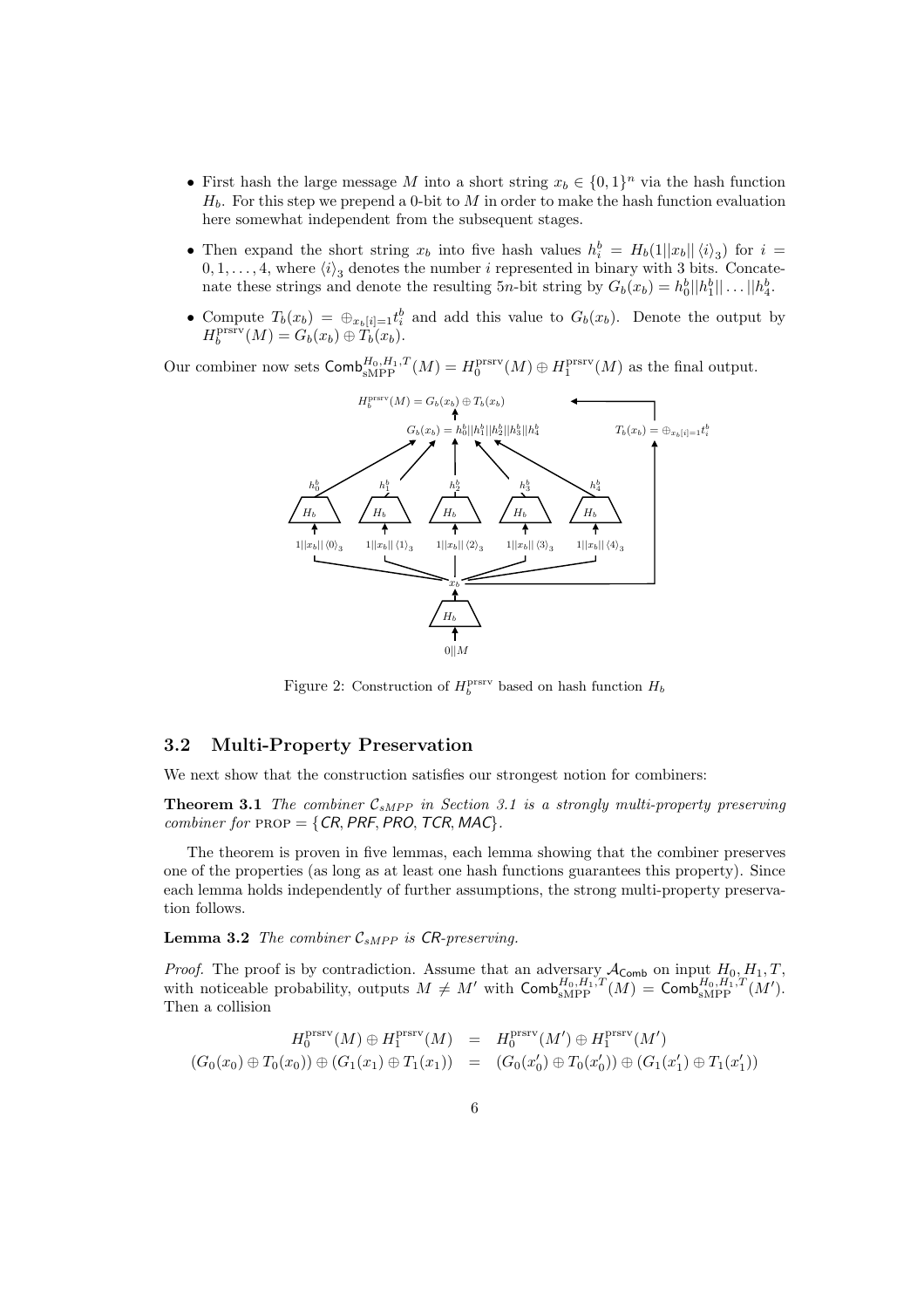implies

$$
G_0(x_0) \oplus G_0(x'_0) \oplus G_1(x_1) \oplus G_1(x'_1) = T_0(x_0) \oplus T_0(x'_0) \oplus T_1(x_1) \oplus T_1(x'_1), \tag{1}
$$

where  $x_b$  denotes the hash value  $H_b(0||M)$  of the first hash function evaluation and  $G_b(x_b)$ the subsequent computation  $h_0^b||h_1^b||h_2^b||h_3^b||h_4^b$  of the the hash values  $h_i^b = H_b(1||x_b||\langle i \rangle_3)$  for  $i = 0, 1, \ldots, 4.$ 

The short inputs  $x_0, x'_0, x_1, x'_1$  of n bits only give  $2^{4n}$  possible values on the left side of equation (1), while the probability (over the random choice of the  $t_i$ 's) that for such a fixed tuple with  $x_0 \neq x'_0$  or  $x_1 \neq x'_1$  a collision with  $T_0(x_0) \oplus T_0(x'_0) \oplus T_1(x_1) \oplus T_1(x'_1)$  occurs, is  $2^{-5n}$ . This follows since for  $x_0 \neq x'_0$  or  $x_1 \neq x'_1$  at least one of the sums  $T_0(x_0) \oplus T_0(x'_0) = T_0(x_0 \oplus x'_0)$ or  $T_1(x_1) \oplus T_1(x_1') = T_1(x_1 \oplus x_1')$  on the right hand side cannot cancel out. Hence the possibility that there exists some tuple  $x_0, x'_0, x_1, x'_1$  with  $x_0 \neq x'_0$  or  $x_1 \neq x'_1$  such that equation (1) is statisfied, is at most  $2^{4n} \cdot 2^{-5n} = 2^{-n}$  and therefore negligible.

Thus, with overwhelming probability a collision on the combiner only occurs if already the hash values  $x_b, x'_b$  at the first stage of the construction collide, i.e.,  $H_0(0||M) = H_0(0||M')$ and  $H_1(0||M) = H_1(0||M')$  for  $M \neq M'$ . This, however, contradicts the assumption that at least one of the underlying hash functions is collision-resistant. This can be easily formalized through an adversary  $\mathcal{A}_b$  for  $b \in \{0,1\}$  which, on input  $H_b \leftarrow \text{HKGen}_b(1^n)$ , samples the other public values  $H_{\overline{b}} \leftarrow \textsf{HKGen}_{\overline{b}}(1^n)$  and T and runs the adversary  $A_{\textsf{Comb}}$  against the combiner on these data. Whenever  $\mathcal{A}_{\mathsf{Comb}}$  outputs  $(M, M')$  adversary  $\mathcal{A}_b$  returns  $(0||M, 0||M')$ . By assumption, both adversaries  $\mathcal{A}_0$ ,  $\mathcal{A}_1$  find collisions for  $H_0$  and  $H_1$ , respectively, with noticeable probability then.  $\Box$ 

### **Lemma 3.3** The combiner  $C_{sMPP}$  is PRF-preserving.

*Proof.* The combiner  $Comb_{\text{sMPP}}^{H_0,H_1,T}$  is pseudorandom if the distribution of the combiner's output cannot be distinguished from a truly random function by any polynomial-time adversary. Assume that one of the hash functions  $H_0$  or  $H_1$  is pseudorandom, yet the combiner is not pseudorandom, i.e., there is an adversary  $\mathcal{D}_{Comb}$  that can distinguish the function Comb ${}_{\text{sMPP}}^{H_0,H_1,T}(K_0,K_1,\cdot)$  from a random function F with non-negligible probability. We show that this allows to construct a successful distinguisher  $\mathcal{D}_b$  for each underlying hash function  $H<sub>b</sub>$ , which will contradict our initial assumption.

Recall that adversary  $\mathcal{D}_{Comb}$  has oracle access to a function that is either a random function  $F: \{0,1\}^* \to \{0,1\}^{5n}$  or the keyed version  $\textsf{Comb}_{\text{sMPP}}^{H_0,H_1,T}(K_0,K_1,\cdot)$  of our construction, where the initial values  $IV_1, IV_2$  in the applications of  $H_0$  and  $H_1$  are replaced by random strings  $K_0, K_1$  of the same size. Then any efficient adversary  $\mathcal{D}_{\mathsf{Comb}}$  can be transformed into an adversary  $\mathcal{D}_b$  (for some  $b \in \{0,1\}$ ) that distinguishes a random function  $f: \{0,1\}^* \to \{0,1\}^n$  and a keyed hash function  $H_b(K_b, \cdot): \{0,1\}^* \to \{0,1\}^n$  for a randomly chosen key  $K_b$  with the same advantage.

First, the adversary  $\mathcal{D}_b$  on input  $H_b$  samples  $H_{\overline{b}} \leftarrow \textsf{HKGen}_{\overline{b}}(1^n)$  and a key  $K_{\overline{b}}$  and chooses random strings T. It then simulates  $\mathcal{D}_{\mathsf{Comb}}$  on input  $(H_0, H_1, T)$ . For each oracle query M of  $\mathcal{D}_{\mathsf{Comb}}$ , the adversary  $\mathcal{D}_b$  computes a response by simulating the hash construction with the previously chosen key T, the function  $H_{\overline{b}}(K_{\overline{b}}, \cdot)$  and its own oracle, i.e., each evaluation of the underlying hash function  $H_b$  in the computation of  $H_b^{\text{prsv}}(K_b, M)$  is replaced by the response of  $\mathcal{D}_b$ 's oracle for the corresponding query. When  $\mathcal{D}_{\mathsf{Comb}}$  eventually stops with output bit d algorithm  $\mathcal{D}_b$ , too, stops and returns d.

For the analysis recall that the underlying oracle of  $\mathcal{D}_b$  is either a random function f or the hash function  $H_b(K_b, \cdot)$ . In the latter case,  $\mathcal{D}_b$  perfectly simulates applications of our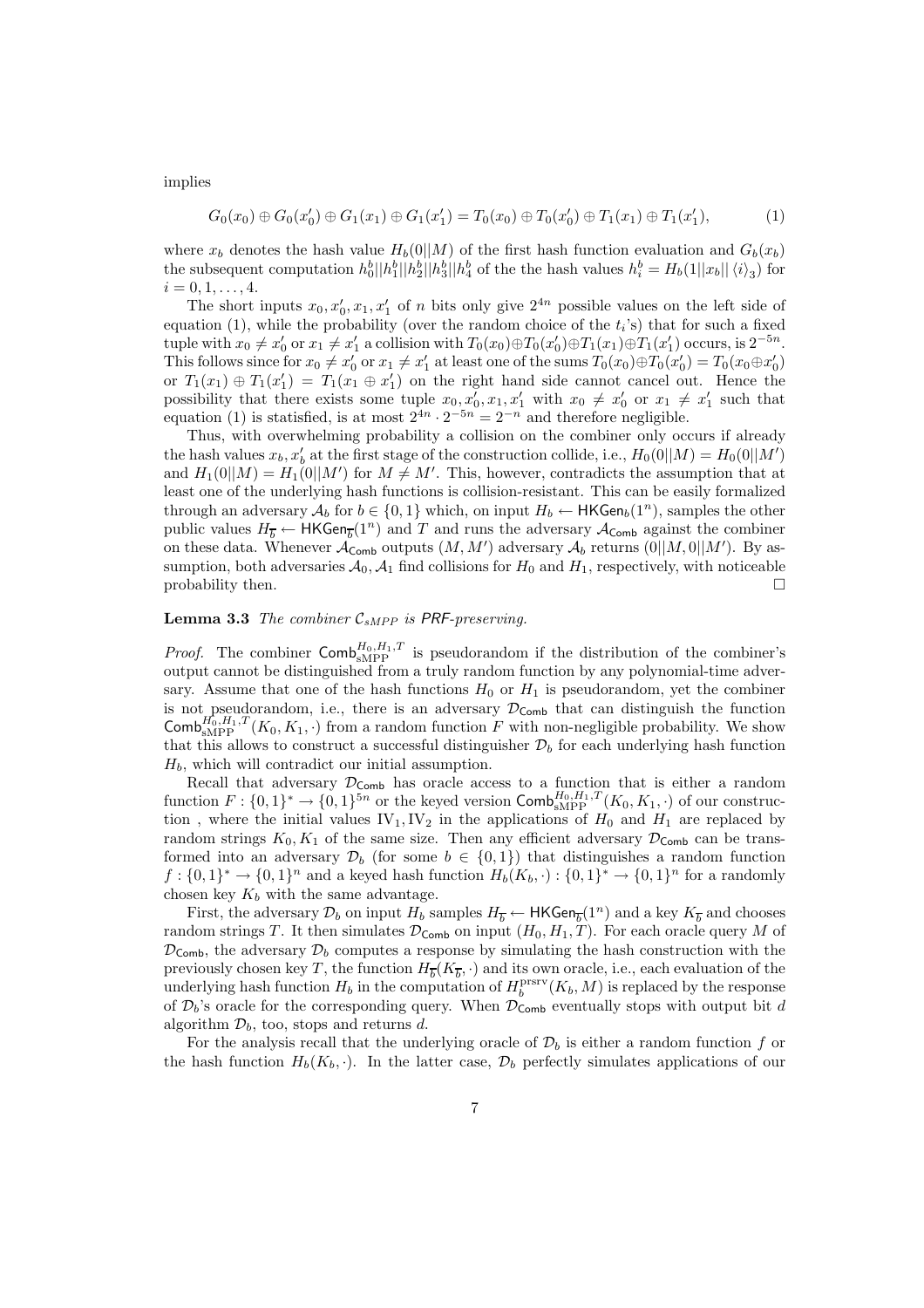combiner and therefore generates outputs that are identically distributed to the hash values of the combiner. Hence, the output distribution of  $\mathcal{D}_b$  in this case equals the one of  $\mathcal{D}_{\mathsf{Comb}}$ with access to  $\mathsf{Comb}_{\mathrm{sMPP}}^{H_0,H_1,T}$ , i.e.,

$$
\operatorname{Prob}\left[\mathcal{D}_{b}^{H_b(K_b,\cdot)}(H_b)=1\right]=\operatorname{Prob}\left[\mathcal{D}_{\mathsf{Comb}}^{\mathsf{Comb}_{\operatorname{sMPP}}^{H_0,H_1,T}(K_0,K_1,\cdot)}(H_0,H_1,T)=1\right].
$$

If the oracle of  $\mathcal{D}_b$  returns random values using a truly random function f, then the simulated response originates from a structured computation involving f. Yet we claim that the output still looks like a truly random function as long as no collision on the first stage of the construction occurs. With probability at most  $2^{-n}$  any pair of queries  $M \neq M'$  of  $\mathcal{D}_{\text{Comb}}$ yields a collision under f, i.e., such that  $f(0||M) = f(0||M')$  which implies a collision on the final output of the simulation of  $H_b^{\text{prsv}}$ . The probability that any collision among  $q =$  $q(n) = \text{poly}(n)$  queries of  $\mathcal{D}_{\text{Comb}}$  occurs, is therefore at most  $\binom{q}{2} \cdot 2^{-n}$ . Given that this does not happen, each value  $h_i^b = H_b(1||x_b|| \langle i \rangle_3)$  for  $i = 0, ..., 4$  for the second stage is unique and the corresponding images under  $f$  are therefore independently and uniformly distributed. Hence  $(h_0^b||h_1^b||h_2^b||h_3^b||h_4^b) \oplus T_b(x_b)$  is an independent random string, even when adding the value  $H_{\overline{k}}^{\text{prsrv}}$  $\frac{\text{prsrv}}{b}(K_{\overline{b}}, M)$ . This shows our claim.

Overall, the output distribution of  $\mathcal{D}_b^f$  satisfies

$$
\text{Prob}\left[\mathcal{D}_b^f(H_b) = 1\right] \leq \text{Prob}\left[\mathcal{D}_b^f(H_b) = 1 \mid \text{no Collision}\right] + \text{Prob}[\text{Collision}\right]
$$

$$
= \text{Prob}\left[\mathcal{D}_{\text{Comb}}^F(H_0, H_1, T) = 1\right] + \binom{q}{2} \cdot 2^{-n}.
$$

Hence, the probability that  $\mathcal{D}_b$  distinguishes  $H_b$  from f is

$$
\begin{aligned} \text{Prob}\Big[\,\mathcal{D}_{b}^{H_{b}(K_{b},\cdot)}(H_{b})=1\Big]-\text{Prob}\Big[\,\mathcal{D}_{b}^{f}(H_{b})=1\Big] \\ \geq &\text{Prob}\Big[\,\mathcal{D}_{\text{Comb}}^{\text{Comb}_{\text{MPP}}^{H_{0},H_{1},T}(K_{0},K_{1},\cdot)}(H_{0},H_{1},T)=1\Big] \\ &-\text{Prob}\big[\,\mathcal{D}_{\text{Comb}}^{F}(H_{0},H_{1},T)=1\big]-\binom{q}{2}\cdot2^{-n} \end{aligned}
$$

and thereby not negligible. This contradicts the assumption that either hash function  $H_0$  or  $H_1$  is a pseudorandom function.

#### **Lemma 3.4** The combiner  $C_{sMPP}$  is PRO-preserving.

There is a small caveat here. Our definition of combiners allows to use the same hash function  $\mathcal{H}_0 = \mathcal{H}_1$ , albeit our combiner samples independent instances of the hash functions then. In this sense, it is understood that, if hash function  $H_0$  is given by a random oracle (as required for property PRO), then in case  $\mathcal{H}_0 = \mathcal{H}_1$  the other hash function instance uses an independent random oracle.

*Proof.* We show that  $\textsf{Comb}_{\text{sMPP}}^{H_0,H_1,T}$  is indifferentiable from a random oracle  $\mathcal{F}: \{0,1\}^* \to$  $\{0,1\}^{5n}$ , when at least one underlying hash function  $H_0$  or  $H_1$  is a random oracle. By symmetry we can assume without loss of generality that  $H_0: \{0,1\}^* \to \{0,1\}^n$  is a random oracle. The (efficient) function  $H_1$  can be arbitrary (but  $H_1$  is sampled independently). It suffices that combiner and the simulator only have black-box access to  $H_1$ . The value T,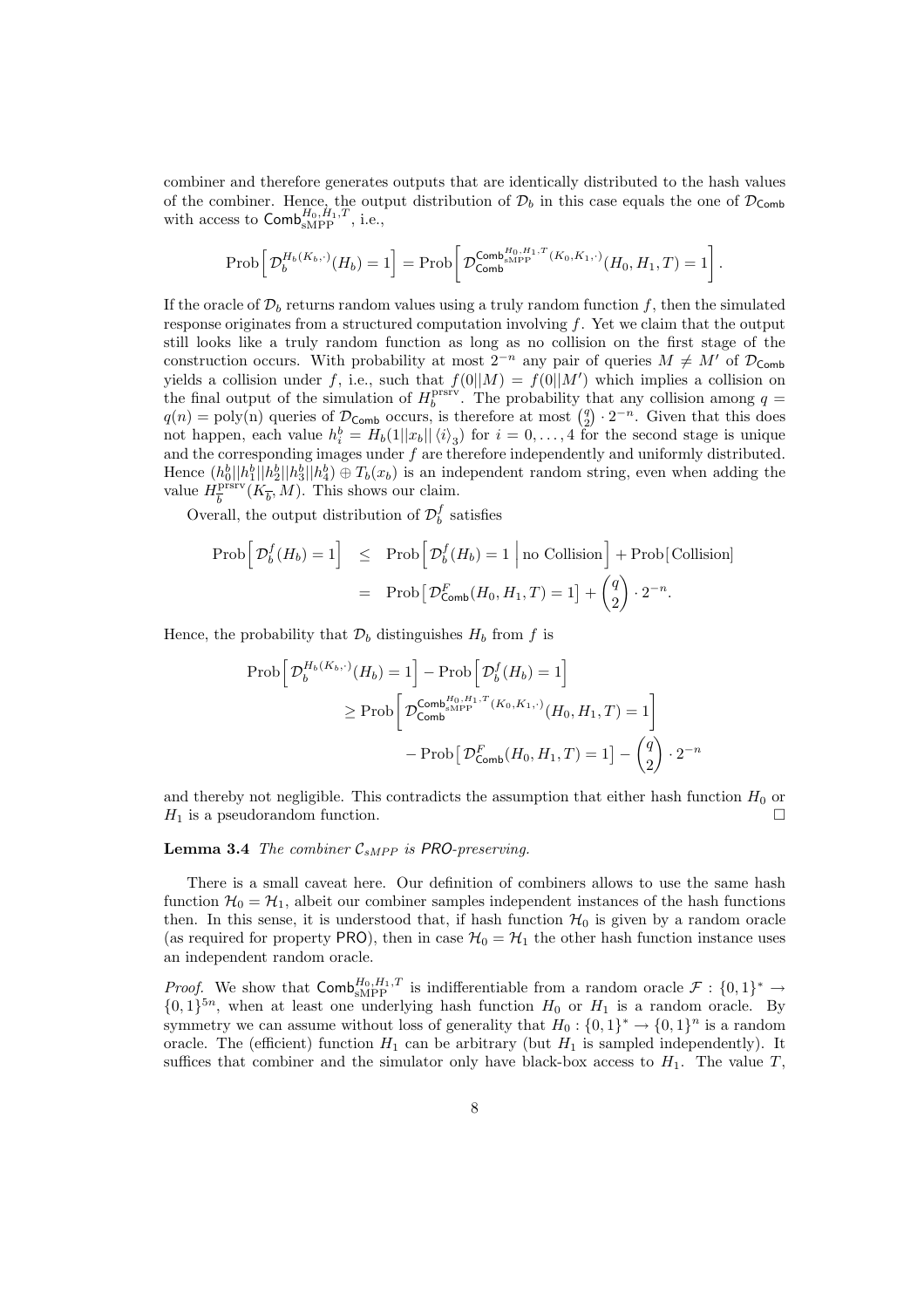required for the final output of the combiner, is chosen at random and given as input to all participating parties.

The adversary D has now oracle access either to the combiner Comb<sub>SMPP</sub>.<sup>T</sup> and the random oracle  $H_0$  or to  $\mathcal F$  and a simulator  $\mathcal S^{\mathcal F}$ . Our  $\mathsf{Comb}_{s\text{MPP}}^{H_0,H_1,T}$  is indifferentiable to  $\mathcal F$  if there exists a simulator  $\mathcal{S}^{\mathcal{F}}$ , such that adversary  $\mathcal{D}$  cannot have a significant advantage on deciding whether its interacting with  $\textsf{Comb}_{\text{sMPP}}^{H_0,H_1,T}$  and  $H_0$ , or with  $\mathcal F$  and  $S^{\mathcal F}$ . We will use the simulator described below:

Simulator  $\mathcal{S}_{H_0,H_1,T}^{\mathcal{F}}(X)$ : //use setEntry(), getEntry() to maintain list of queries/answers on query X check if some entry  $Y \leftarrow$  getEntry $(X)$  already exists if  $Y = \perp /$  //no entry so far if  $X = 0 \mid M$  for some M setEntry(X) =  $x_0$  where  $x_0$  is randomly chosen from  $\{0, 1\}^n$ get  $U \leftarrow \mathcal{F}(M)$  for query M get  $x_1 \leftarrow H_1(0||M)$  and subsequently  $h_i^1 \leftarrow H_1(1||x_1|| \langle i \rangle_3)$  for  $i = 0, \ldots, 4$  $\text{calculate } (h_0^0||h_1^0||h_2^0||h_3^0||h_4^0) = U \oplus (h_0^1||h_1^1||h_2^1||h_3^1||h_4^1) \oplus T_1(x_1) \oplus T_0(x_0)$ save values  $h_0^0, \ldots, h_4^0$  to handle potential queries  $1||x_0|| \langle 0 \rangle_3, \ldots, 1||x_0|| \langle 4 \rangle_3$ : setEntry( $1||x_0|| \langle i \rangle_3$ ) =  $h_i^0$  for  $i = 0, 1, ..., 4$ 

if  $X \neq 0 \mid M$ , choose a random  $Y \in \{0,1\}^n$ and save the value by setEntry $(X) = Y$ output  $Y \leftarrow \text{getEntry}(X)$ 

The simulator's goal is to mimic  $H_0$ , i.e., to produce an output that looks consistent to what the distinguisher can obtain from  $\mathcal F$ . To simulate  $H_0$ , the simulator S creates a database, where in addition to the previously processed queries and answers also answers to potential subsequent queries of  $\mathcal D$  are stored. Those additional entries are generated if  $\mathcal S$  receives a new query  $X = 0||M$ , that might be an attempt of D to simulate the construction of our combiner with the answers of S. In this case, the simulator first chooses a random answer  $x_0$ . Then S invokes the random oracle  $\mathcal F$  on input M and the black-box function  $H_1$  on input X, where the answer  $x_1 \leftarrow H_1(X)$  is used for further queries  $1||x_1|| \langle i \rangle_3$  to  $H_1$ . The responses to those queries correspond to the values  $h_0^1, \ldots, h_4^1$  at the second stage of the  $H_1^{\text{prsv}}$  evaluation. With the help of those values and the output  $\mathcal{F}(M)$  of the random oracle, the simulator is able to compute the "missing" answers  $h_0^0, \ldots, h_4^0$  that it has to return. Each  $h_i^0$  for  $i = 0, \ldots, 4$ is stored for the corresponding query  $1||x_0||^2 \langle i \rangle_3$  which D might submit later. For any new query X that is not of type  $0||M$  the simulator responds with a random value from  $\{0,1\}^n$ and stores the value.

Except for two events  $E_1, E_2$  (defined below), the simulator will provide outputs that are consistent with F, such that D cannot distinguish between  $(\textsf{Comb}_{\text{sMPP}}^{H_0, H_1, T}, H_0)$  and  $(\mathcal{F}, S^{\mathcal{F}})$ . The first event  $E_1$  is a collision for S with  $\mathcal{S}(0||M) = \mathcal{S}(0||M')$ ,  $M \neq M'$  but  $\mathcal{F}(M) \neq \mathcal{F}(M')$ , that occurs with probability at most  $\binom{q}{2}$  $^{q}_{2}$ ) · 2<sup>-n</sup> where q denotes the number of queries by  $\mathcal{D}$ .

The second event  $E_2$  occurs if  $D$  makes queries to  $S$  of the form  $1||x_0|| \langle i \rangle_3$  where  $x_0$ has not been an answer of the simulator before, but on a subsequent query  $X = 0||M$  the simulator picks  $x_0$  as its answer. In this case S has already fixed at least one value  $h_i^0$  for  $i = 0, \ldots, 4$  and cannot later define this value after learning  $\mathcal{F}(M)$ . In particular, S is then unable to provide a consistent output. But, since S returns random values from  $\{0,1\}^n$  on new queries X, the probability for  $S(X) = x_0$  for any previous query  $x_0$  is at most  $q \cdot 2^{-n}$ , where q is the maximal number of queries of type  $1||x_0|| \langle i \rangle_3$  in  $\mathcal{D}$ 's execution. Overall, event  $E_2$  happens with probability at most  $q^2 \cdot 2^{-n}$ .

Given that neither event occurs all replies by  $\mathcal S$  are random (but consistent with the values provided by  $\mathcal{F}$ ). Comparing the two games we note that, for a consistent run, the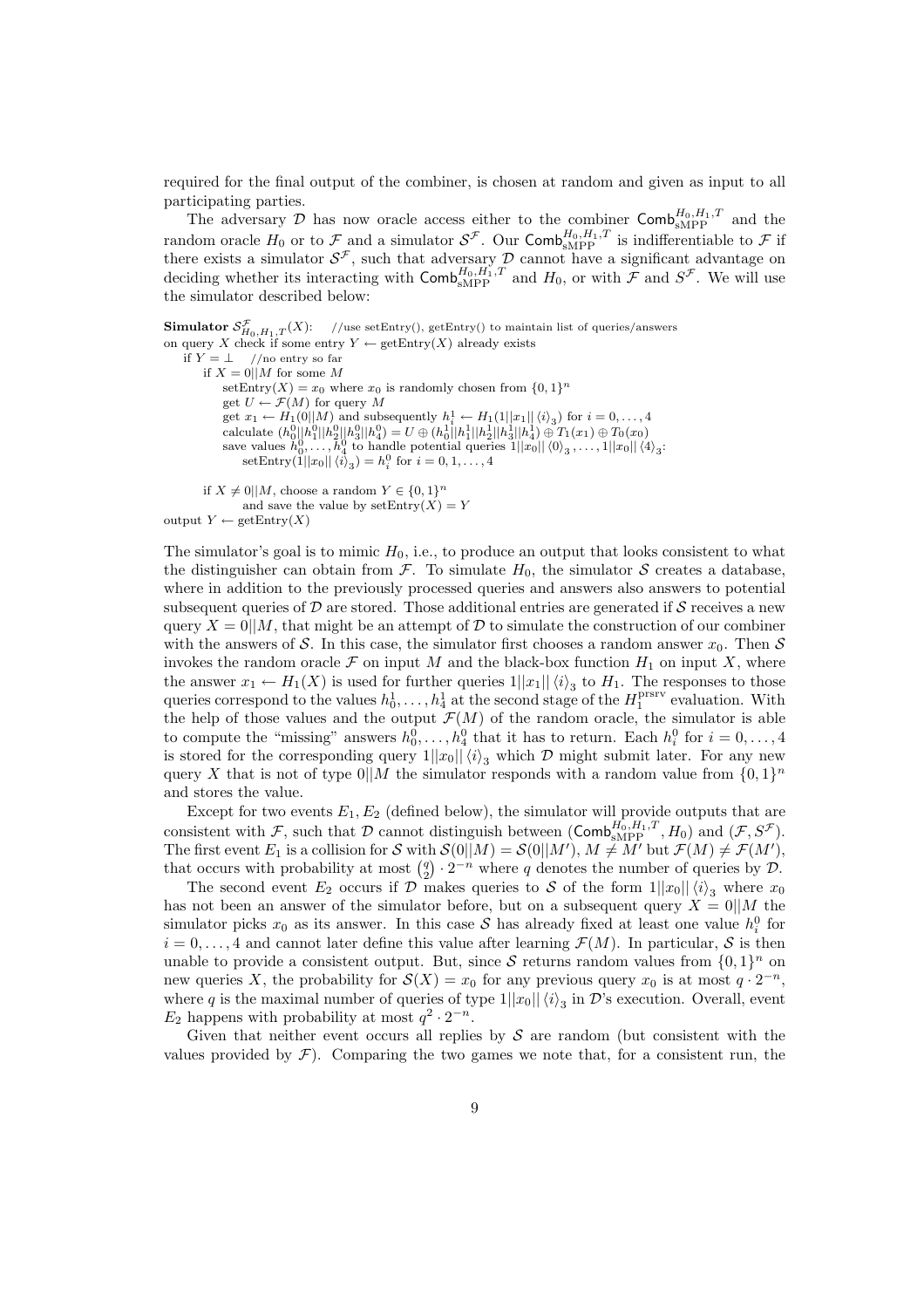simulator's random choices and the replies of  $\mathcal F$  to the simulator's queries implicitly define a random function f, where the only difference to the original construction of  $H_0^{\text{prsv}}$  and the "forward" usage of f is that f in the simulation here is defined "backwards" through  $\mathcal{F}$ . Still, the two experiments look identical from  $\mathcal{D}$ 's viewpoint.

The advantage of the adversary  $\mathcal D$  is thus at most the probability that one of the events  $E_1$  or  $E_2$  happens, i.e.,  $\text{Prob}[E_2 \vee E_2] \leq \left(\binom{q}{2} + q^2\right) \cdot 2^{-n}$ . Hence, the probability that  $\mathcal{D}$ can distinguish whether it is communicating with  $(\textsf{Comb}_{sMPP}^{H_0,H_1,T}, H_0)$  or with  $(\mathcal{F}, S^{\mathcal{F}})$ , is  $\Box$  negligible.

#### **Lemma 3.5** The combiner  $C_{sMPP}$  is TCR-preserving.

Proof. The proof that our combiner is target collision-resistant follows the argument for collision-resistance closely. Let  $\mathcal{A}_{\text{Comb}} = (\mathcal{A}_{\text{Comb}}^1, \mathcal{A}_{\text{Comb}}^2)$  be an adversary against our combiner that finds with non-negligible probability some value  $M' \neq M$  with  $\textsf{Comb}_{\text{sMPP}}^{H_0,H_1,T}(M)$ Comb ${}_{\text{sMPP}}^{H_0,H_1,T}(M')$  where  $\mathcal{A}_{\text{Comb}}$  has committed to the message M before knowing  $H_0$  and  $H_1$ . Then we can use this attacker to construct a successful target-collision adversary  $\mathcal{A}_b = (\mathcal{A}_b^1, \mathcal{A}_b^2)$  against the underlying hash functions  $H_b$  with  $b = 0, 1$  which contradicts the assumption that at least one of the two hash functions is target collision-resistant.

The adversary  $\mathcal{A}_b^1(1^n)$  runs  $\mathcal{A}_{\text{Comb}}^1(1^n)$  to receive the target message M and some state information st, and then commits to  $0||M$  (and outputs the state st). When  $\mathcal{A}_b^2$  gets the hash function's description  $H_b$ , it passes  $H_b$  together with samples values  $H_b^- \leftarrow \textsf{HKGen}_{\overline{b}}(1^n)$ and T as well as  $(M, \text{st})$  to  $\mathcal{A}_{\text{Comb}}^2$  and waits for the output M'. If such a colliding message  $M' \neq M$  with  $\mathsf{Comb}_{\mathrm{sMPP}}^{H_0,H_1,T}(M) = \mathsf{Comb}_{\mathrm{sMPP}}^{H_0,H_1,T}(M')$  has been found,  $\mathcal{A}_b^2$  outputs  $0||M'.$ 

With the same argument as in the proof of collision resistance (Lemma 3.2) it follows that, with overwhelming probability, a collision on the combiner can be traced back to collisions on the first stage of the  $H_b^{\text{prsv}}$  construction, i.e.,  $H_b(0||M) = H_b(0||M')$  for  $b = 0, 1$  and  $M \neq M'$ . Hence, the response  $0||M'$  of  $\mathcal{A}_b^2$ , together with the target message  $0||M$ , yields a collision under both  $H_0(\cdot)$  and  $H_1(\cdot)$  with noticeable probability.

#### **Lemma 3.6** The combiner  $C_{sMPP}$  is MAC-preserving.

Proof. Assume towards contradiction that our combiner is not a secure MAC. Then there exists an adversary  $\mathcal{A}_{\mathsf{Comb}}$  which, after learning several values  $\tau_i = \mathsf{Comb}_{sMPP}^{H_0,H_1,T}(K_0,K_1,M_i)$ for adaptively chosen  $M_i$ 's, outputs  $M \neq M_1, M_2, \ldots, M_q$  and  $\tau = \textsf{Comb}_{\text{sMPP}}^{H_0, H_1, T}(K_0, K_1, M)$ with noticeable probability.

Given  $\mathcal{A}_{\mathsf{Comb}}$  we construct a MAC-adversary  $\mathcal{A}_b$  against hash function  $\mathcal{H}_b$  for  $b \in \{0,1\}$ . This adversary  $\mathcal{A}_b$  is given  $H_b$  as input and oracle access to a function  $H_b(K_b, \cdot)$  and uses the attacker  $A_{\text{Comb}}$  in a black-box way to produce a forgery. To this end,  $A_b$  first samples T and  $H_{\overline{b}} \leftarrow$  HKGen<sub> $\overline{b}$ </sub> (1<sup>n</sup>) and  $K_{\overline{b}}$  as specified by the combiner, and then invokes  $A_{\text{Comb}}$  for input  $(H_0, H_1, T)$ . For each query  $M_i$  of  $\mathcal{A}_{\mathsf{Comb}}$  our adversary computes the combiner's output with the help of its oracle  $H_b(K_b, \cdot)$  and knowledge of the other parameters. In particular, for each query adversary  $\mathcal{A}_b$  calls its oracle six times about  $0||M_i$  and  $1||x_{b,i}||\langle 0 \rangle_3, \ldots, 1||x_{b,i}||\langle 4 \rangle_3$ .

If, at the end,  $\mathcal{A}_{\text{Comb}}$  returns M and  $\tau$  such that M is not among the previous q queries  $M_i$ , then adversary  $\mathcal{A}_b$  flips a coin  $c \leftarrow \{0, 1\}$  and proceeds as follows:

• If  $c = 0$  then  $\mathcal{A}_b$  chooses an index i at random between 1 and q and looks up the answer  $x_{b,i}$  it received in response to its query  $0||M_i$ . It stops with output  $(0||M, x_{b,i})$ .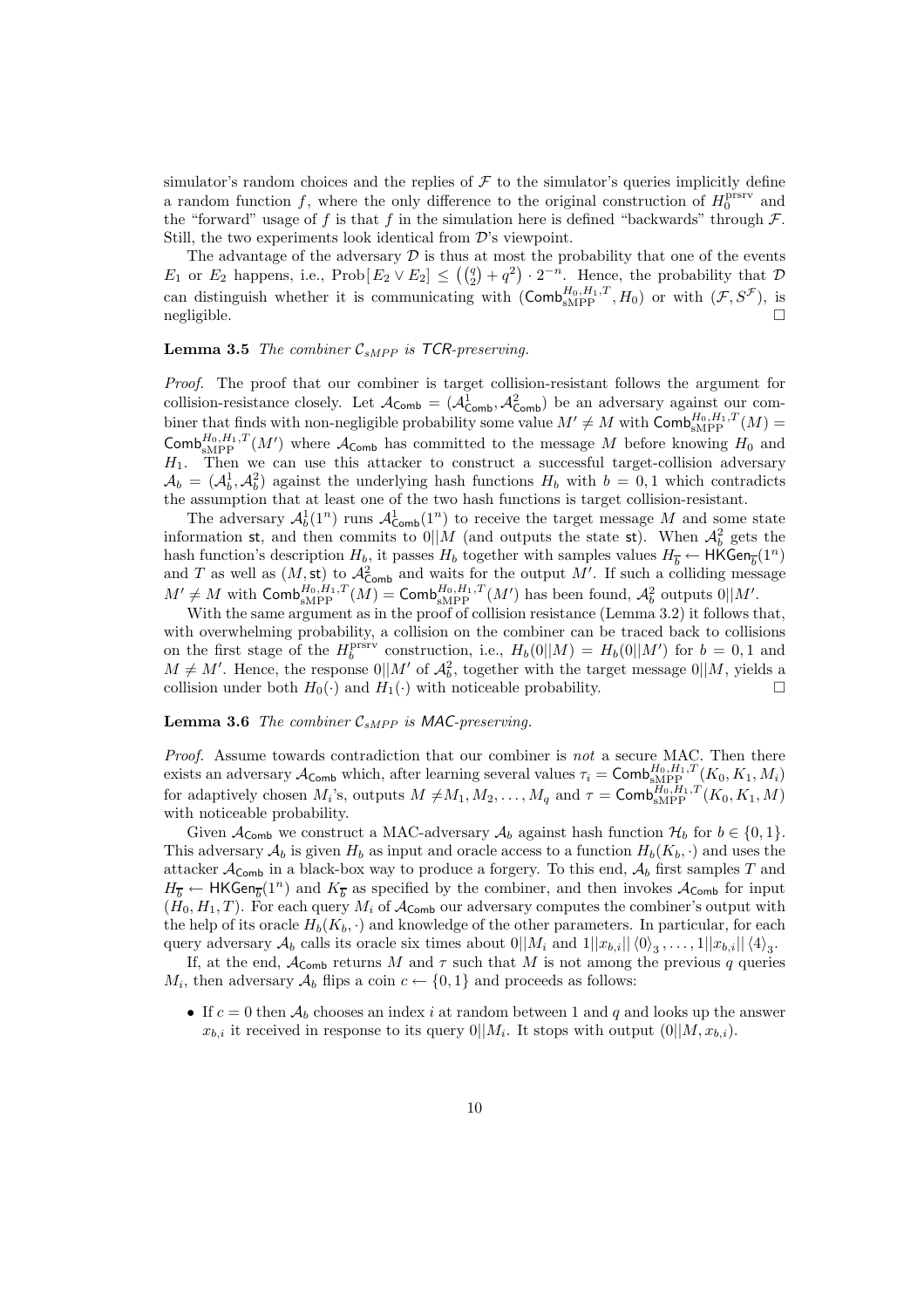• If  $c = 1$  then  $\mathcal{A}_b$  queries its oracle about  $0||M$  to receive an answer  $x_b$ . It then uses its knowledge about the other parameters to compute  $H_{\overline{k}}^{\text{prsv}}$  $\frac{\text{prsrv}}{b}(M)$  and calculates  $y = \tau \oplus H_{\overline{k}}^{\text{prstv}}$  $\frac{\text{prsrv}}{b}(M) \oplus T_b(x_b)$ . It outputs the message  $1||x_b||000$  and the first *n* bits of *y* and stops.

If  $A_{\mathsf{Comb}}$  fails to output a pair  $(M, \tau)$  or returns a previously queried message  $M = M_i$ , then  $\mathcal{A}_b$  reports failure and terminates.

For the analysis we consider the two exclusive cases of an successful  $A_{\text{Comb}}$ . First, the adversary  $\mathcal{A}_{\mathsf{Comb}}$  manages to find a new M and a valid  $\tau$  such that  $H_b(K_b, 0||M)$  collides with some value  $H_b(K_b, 0||M_i)$  for some query  $0||M_i$ . Given this, adversary  $\mathcal{A}_b$  outputs  $0||M$  and  $H_b(K_b, 0||M)$  with probability  $\frac{1}{2q}$ , namely, if  $c = 0$  and the guess for i is correct. But then  $0||M$  is distinct from all of  $\mathcal{A}_b$ 's previous queries (because all  $0||M_i$ 's are distinct from  $0||M_i$ and all other queries of  $\mathcal{A}_b$  are prepended by a 1-bit). Hence, if  $\mathcal{A}_{\mathsf{Comb}}$  successfully forges such a MAC with noticeable probability, then so does  $A<sub>b</sub>$ . Put differently, the probability that  $A_{\text{Comb}}$  succeeds for such cases is negligible by the security of  $H_b$ .

The second case occurs if  $\mathcal{A}_{\mathsf{Comb}}$  outputs a fresh M and a valid tag  $\tau$  such that  $x_b =$  $H_b(K_b, 0||M)$  is distinct from all values  $x_{b,i} = H_b(K_b, 0||M_i)$  for the queries  $0||M_i$ . In this case, if  $c = 1$ ,  $\mathcal{A}_b$  "unmasks"  $\tau$  to recover  $y = H_b(K_b, 1||x_b|| \langle 0 \rangle_3 || \dots ||H_b(K_b, 1||x_b|| \langle 4 \rangle_3)$ . Note that this requires  $\mathcal{A}_b$  to make a further oracle query about value  $0||M$ . But this value (in addition to all other queries) is different from  $1||x_b||000$ , and  $A_b$  therefore returns a valid forgery with noticeable probability (if  $A_{\mathsf{Comb}}$  would succeed with noticeable probability for this case).

In summary, it follows that any successful adversary on the combiner MAC immediately yields successful attacks on both hash functions, proving the claim.  $\Box$ 

#### 3.3 Variations

In this section we briefly deal with some variations of our previous construction.

Reducing the Key Size. To reduce the key size in our construction we may assume that one of the hash functions is a random oracle and has property PRO, and move from strongly preserving combiners to mildly preserving ones. This also shows that such weaker combiners may come with a gain in efficiency.

If we assume that one hash function behaves like a random function then, instead of picking the  $t_i$ 's at random and putting them into the key, we define  $t_i^b := H_0(\ddagger ||b||i) \oplus$  $H_1(\ddagger ||b||i)$  for a special symbol  $\ddagger$  different from 0 and 1 (e.g., in practice encode 0 and 1 as 00 and 01, respectively, and set  $\ddagger = 11$ ). The prefix  $\ddagger$  makes the values independent of the intermediate values in the computation, and the values  $t_i^b$  can now be computed "on the fly" instead of storing them in the key.

Given that either hash function has property PRO the values  $t_i^b$  are pseudorandom and the proofs in the previous section carry over and we get a mildly multi-property preserving combiner for  $PROP = \{CR, TCR, MAC, PRF, PRO\}$ . The key size now equals the one for the two underlying hash functions.

Hash Functions with Different Output Sizes. Our construction utilizes the fact that both hash functions have the same output length  $n$ . This implies that the concatenation of 5 hash function values  $H_b(1||x_b||\langle i \rangle_3)$  for each function  $H_b^{\text{prsv}}$  has the same length.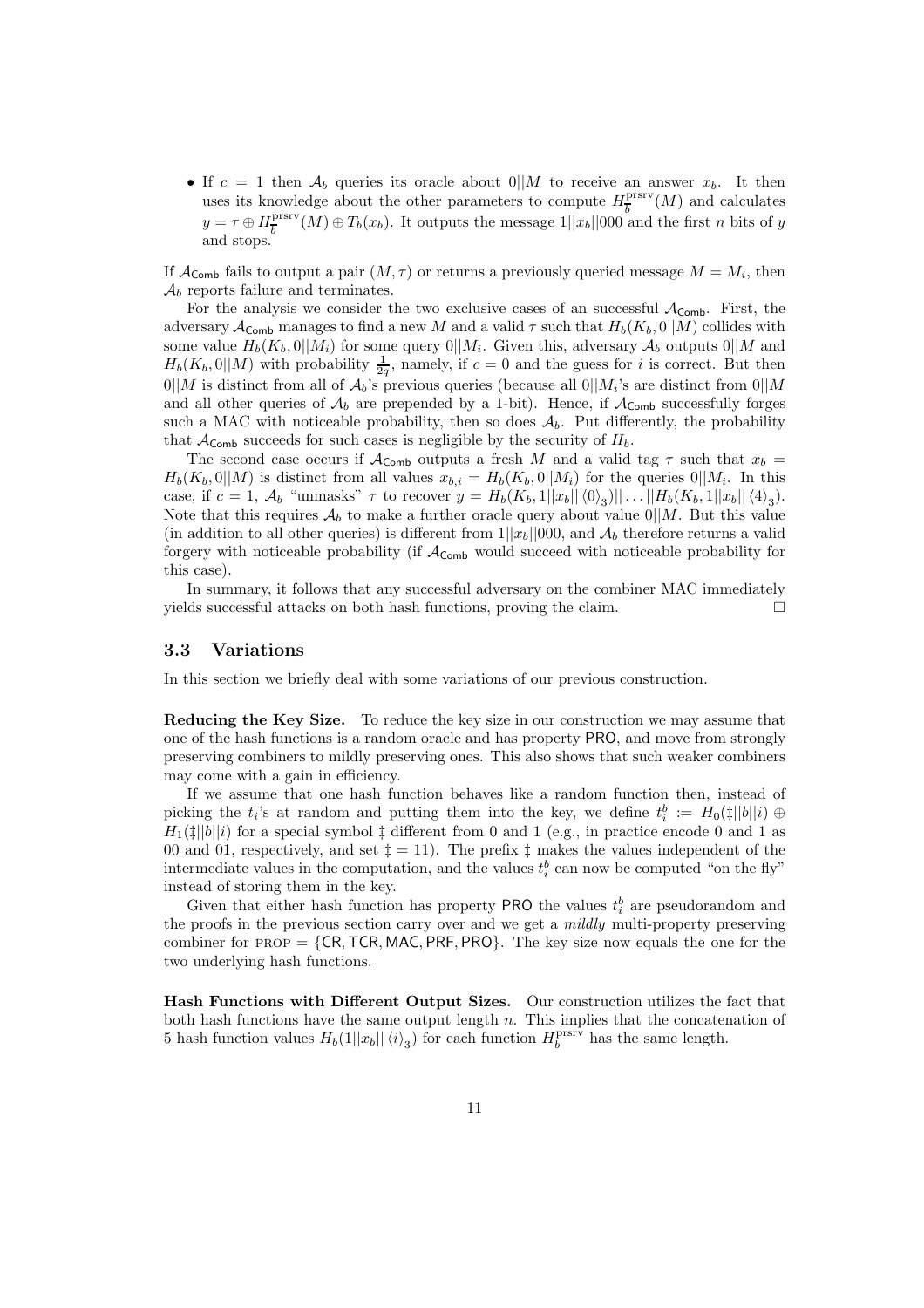If we consider two hash functions with distinct output sizes  $n_0$  and  $n_1$ , then we need to concatenate  $5 \cdot \max\{n_0, n_1\}$  bits of output. For this we simply concatenate enough hash values  $H_b(1||x_b|| \langle i \rangle_{\ell_b})$  (with increasing counter values i) for  $\ell_b = \lceil \log_2(5 \cdot \max\{n_0, n_1\}/n_b) \rceil$ , and truncate longer outputs to  $5 \cdot \max\{n_0, n_1\}$  bits. At the same time the  $t_i^b$ 's are also chosen to be of length  $5 \cdot \max\{n_0, n_1\}$ . With these modifications all the proofs carry over straightforwardly.

**Combining More Hash Functions.** To combine  $h \geq 3$  hash functions, each with output size  $n_0, n_1, \ldots, n_{h-1}$ , we set again  $n := \max\{n_0, n_1, \ldots, n_{h-1}\}\$  and, this time, produce  $(2h +$ 1) *n* output bits for each function  $H_b^{\text{prsv}}$ . Accordingly, we let the  $t_i^b$ 's be of length  $(2h+1) \cdot n$ . As long as h is polynomial the proofs can be easily transferred to this case.

Alternatively, one can apply our general method to combine three or more hash functions as discussed in Section 5. Yet, this general construction yields a less efficient solution than the tailor-made solution above.

### 4 Weak vs. Mild vs. Strong Preservation

The first proposition shows that strong preservation implies mild preservation which, in turn, implies weak preservation. The proof is straightforward and given only for sake of completeness:

**Proposition 4.1** Let PROP be a set of properties. Then any strongly multi-property preserving combiner for PROP is also mildly preserving for PROP, and any mildly preserving combiner for PROP is also weakly preserving for PROP.

*Proof.* Assume that the combiner is sMPP for PROP. Suppose further that PROP( $C$ )  $\varphi$  PROP such that there is some property  $P_i \in \text{PROP} - \text{PROP}(\mathcal{C})$ . Then, since the combiner is sMPP, we must also have  $P_i \notin \text{PROP}(\mathcal{H}_0) \cup \text{PROP}(\mathcal{H}_1)$ , else we derive a contradiction to the strong preservation. We therefore have PROP  $\mathcal{I}$  PROP( $\mathcal{H}_0$ ) ∪ PROP( $\mathcal{H}_1$ ), implying mild preservation via the contrapositive statement.

Now consider an mMPP combiner and assume  $PROP = PROP(\mathcal{H}_0)$  or  $PROP = PROP(\mathcal{H}_1)$ . Then, in particular, PROP = PROP( $\mathcal{H}_0$ )  $\cup$  PROP( $\mathcal{H}_1$ ) and the mMPP property says that also  $PROP = PROP(C)$ . This proves sMPP.

To separate the notions we consider the collision-resistance property CR and the property NZ (non-zero output) that the hash function should return  $0 \cdots 0$  with small probability only. This may be for example required if the hash value should be inverted in a field:

non-zero output (NZ): A hash function  $H$  has property NZ if for any efficient adversary A the probability that for  $H \leftarrow \mathsf{HKGen}(1^n)$  and  $M \leftarrow \mathcal{A}(H)$  we have  $H(M) = 0 \cdots 0$ , is negligible.

**Lemma 4.2** Let PROP =  $\{CR, NZ\}$  and assume that collision-intractable hash functions exist. Then there is a hash function combiner which is weakly multi-property perserving for prop, but not mildly multi-property preserving for prop.

*Proof.* Consider the following combiner (with standard key generation,  $(H_0, H_1) \leftarrow \mathsf{CKGen}(1^n)$ for  $H_0 \leftarrow \mathsf{HKGen}_0(1^n)$  and  $H_1 \leftarrow \mathsf{HKGen}_1(1^n)$ :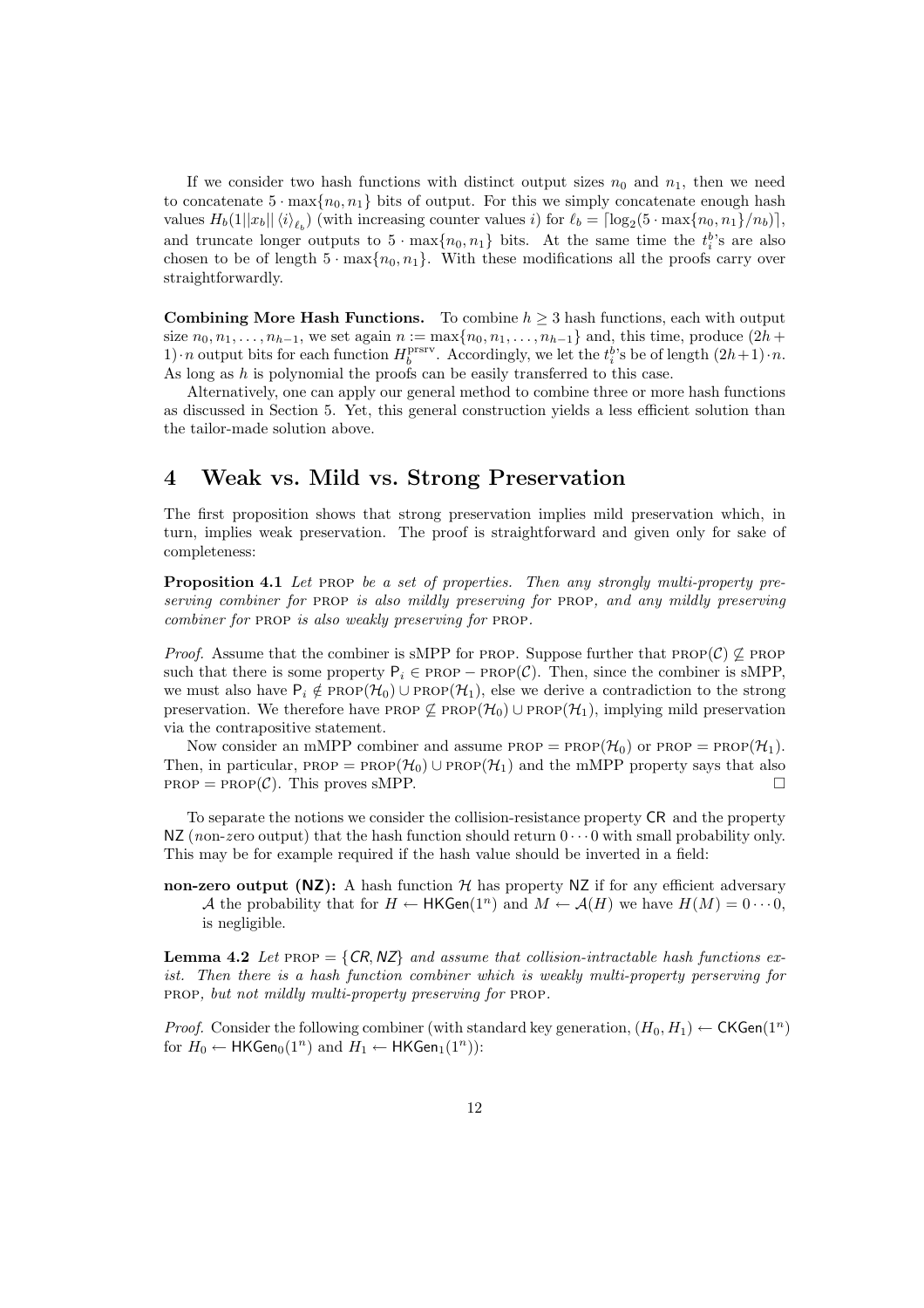The combiner for input M first checks that the length of M is even, and if so, divides  $M = L||R$  into halves L and R, and

- checks that  $H_0(L) \neq H_0(R)$  if  $L \neq R$ , and that  $H_0(M) \neq 0 \cdots 0$ ,
- verifies that  $H_1(L) \neq H_1(R)$  if  $L \neq R$ , and that  $H_1(M) \neq 0 \cdots 0$ .

If the length of  $M$  is odd or any of the two properties above holds, then the combiner outputs  $H_0(M)||H_1(M)$ . In any other case, it returns  $0^{2n}$ .

We first show that the combiner is weakly preserving. For this assume that the hash function  $H_b$  for  $b \in \{0,1\}$  has both properties. Then the combiner returns the exceptional output  $0^{2n}$  only with negligible probability, namely, if one finds an input with a non-trivial collision under  $H_b$  and which also refutes property NZ. In any other case, the combiner's output  $H_0(M)||H_1(M)$  inherits the properties CR and NZ from hash function  $H_b$ .

Next we show that the combiner is not mMPP. Let  $H'_1$  be a collision-resistant hash function with  $n-1$  bits output (and let  $H_1$  include a description of  $H'_1$ ). Define the following hash functions:

$$
H_0(M) = 1^n
$$
,  $H_1(M) = \begin{cases} 0^n & \text{if } M = 0^n 1^n \\ 1 || H'_1(M) & \text{else} \end{cases}$ 

.

Clearly,  $H_0$  has property NZ but is not collision-resistant. On the other hand,  $H_1$  obeys CR but not NZ, as  $0^n1^n$  is mapped to zeros. But then we have PROP = {CR, NZ} = PROP( $H_0$ ) ∪ PROP( $H_1$ ) and mild preservation now demands that the combiner, too, has these two properties. Yet, for input  $M = 0<sup>n</sup>1<sup>n</sup>$  the combiner returns  $0<sup>2n</sup>$  since the length of M is even, but  $L = 0^n$  and  $R = 1^n$  collide under  $H_0$ , and M is thrown to  $0^n$  under  $H_1$ . This means that the combiner does not obey property NZ.

**Lemma 4.3** Let PROP  $= \{CR, NZ\}$ . Then there exists a hash function combiner which is mildly multi-property perserving for prop, but not strongly multi-property preserving for prop.

Proof. Consider the following combiner (again with standard key generation):

The combiner for input M first checks that the length of M is even, and if so, divides  $M = L||R$  into halves L and R and then verifies that  $H_0(L) \neq H_1(R)$  or  $H_1(L) \neq H_1(R)$  or  $L = R$ . If any of the latter conditions holds, or the length of M is odd, then the combiner outputs  $H_0(M)||H_1(M)$ . In any other case it returns  $0^{2n}$ .

We first prove that the combiner above is mMPP. Given that PROP  $\subseteq$  PROP $(H_0) \cup$ PROP $(H_1)$ at least one of the two hash functions is collision-resistant. Hence, even for  $M = L||R$  with even length and  $L \neq R$ , the hash values only collide with negligible probability. In other words, the combiner outputs  $H_0(M)||H_1(M)$  with overwhelming probability, implying that the combiner too has properties CR and NZ.

Now consider the constant hash functions  $H_0(M) = H_1(M) = 1^n$  for all M. Clearly, both hash functions obey property  $NZ \in \text{PROP}(H_0) \cup \text{PROP}(H_1)$ . Yet, for input  $0^n1^n$  the combiner returns  $0^{2n}$  such that  $NZ \notin \text{PROP}(\mathcal{C})$ , implying that the combiner is not strongly preserving.  $\Box$ 

The proof indicates how mildly (or weakly) preserving combiners may take advantage of further properties to implement other properties. It remains open if one can find similar separations for the popular properties like CR and PRF, or for CR and PRO.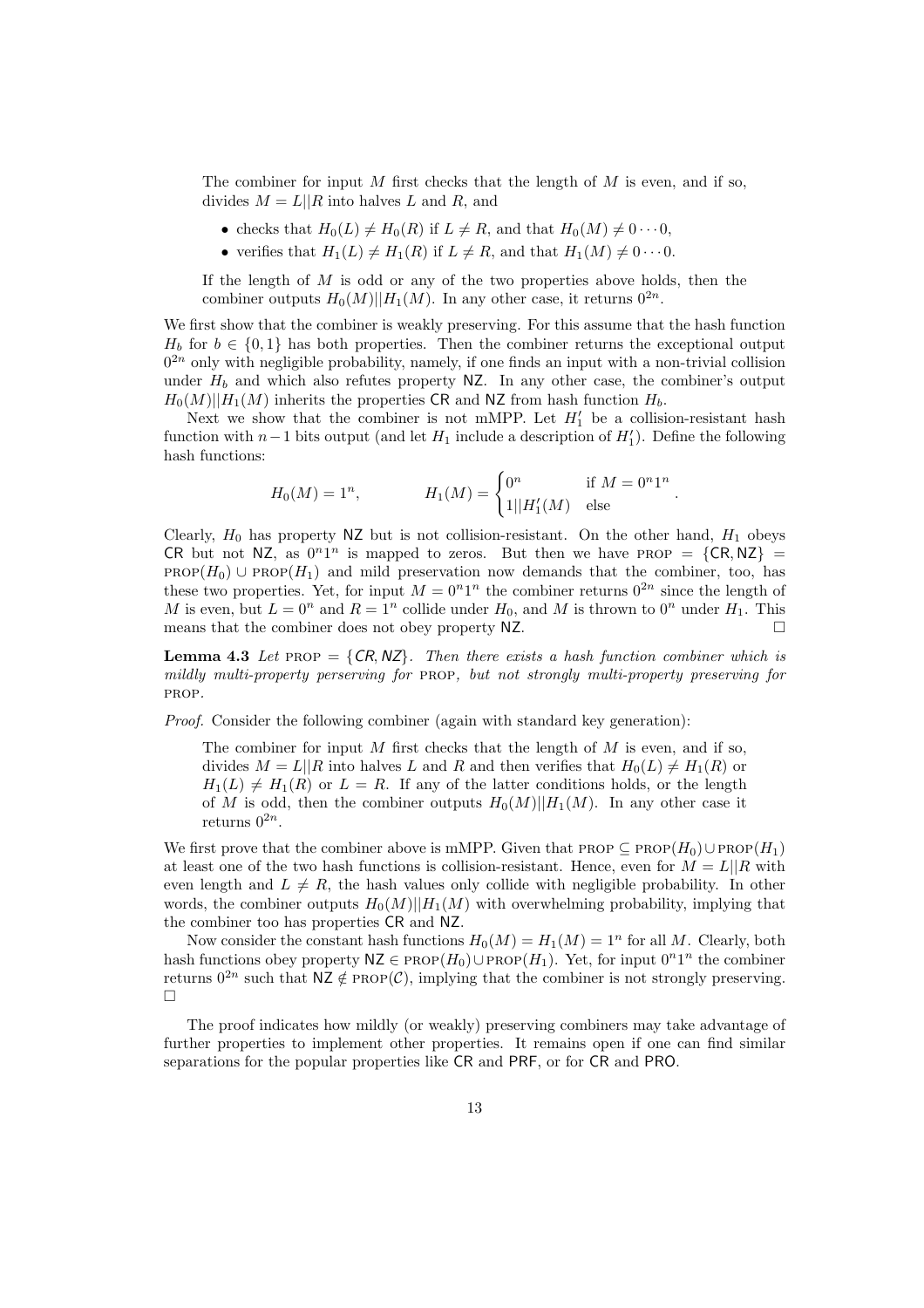# 5 Multiple Hash Functions and Tree-Based Composition of Combiners

So far we have considered combiners for two hash functions. The multi-property preservation definition extends to the case of more hash functions as follows:

**Definition 5.1** For a set PROP =  $\{P_1, P_2, \ldots, P_N\}$  of properties an m-function combiner  $\mathcal{C} = (\mathsf{CKGen}, \mathsf{Comb})$  for hash functions  $\mathcal{H}_0, \mathcal{H}_1, \ldots, \mathcal{H}_{m-1}$  is called weakly multi-property preserving  $(wMPP)$  for PROP iff

 $\exists j \in \{0, 1, \ldots, m-1\} \text{ s.t. } \text{PROP} = \text{PROP}(\mathcal{H}_i) \implies \text{PROP} = \text{PROP}(\mathcal{C}),$ 

mildly multi-property preserving  $(mMPP)$  for PROP iff

$$
PROP = \bigcup_{j=0}^{m-1} PROP(\mathcal{H}_j) \quad \Longrightarrow \quad PROP = PROP(\mathcal{C}),
$$

and strongly multi-property preserving (sMPP) for PROP iff for all  $P_i \in PROP$ ,

$$
\mathsf{P}_i \in \bigcup_{j=0}^{m-1} \text{PROP}(\mathcal{H}_j) \quad \Longrightarrow \quad \mathsf{P}_i \in \text{PROP}(\mathcal{C}).
$$

For the above definitions we still have that sMPP implies mMPP and mMPP implies wMPP. The proof is a straightforward adaption of the case of two hash functions.

Given a combiner for two hash functions one can build a combiner for three or more hash functions by considering the two-function combiner itself as a hash function and applying it recursively. For instance, to combine three hash functions  $\mathcal{H}_0$ ,  $\mathcal{H}_1$ ,  $\mathcal{H}_2$  one may define the "cascaded" combiner by  $C_2(C_2(\mathcal{H}_0, \mathcal{H}_1), \mathcal{H}_2)$ , where we assume that the output of  $C_2$  allows to be used again as input to the combiner on the next level.

More generally, given m hash functions and a two-function combiner  $\mathcal{C}_2$  we define an mfunction combiner  $C_{\text{multi}}$  as a binary tree, as suggested for general combiners by [HKN+05]. Each leaf is labeled by one of the  $m$  hash functions (different leaves may be labeled by the same hash function). Each inner node, including the root, with two descendants labeled by  $\mathcal{F}_0$  and  $\mathcal{F}_1$ , is labeled by  $\mathcal{C}_2(\mathcal{F}_0, \mathcal{F}_1)$ .

The key generation algorithm for this tree-based combiner now runs the key generation algorithm for the label at each node (each run independent of the others, even if two nodes contain the same label). To evaluate the multi-hash function combiner one inputs  $M$  into each leaf and computes the functions outputs recursively up to the root. The output of the root node is then the output of  $\mathcal{C}_{\text{multi}}$ . We call this a *combiner tree for*  $\mathcal{C}_2$  and  $\mathcal{H}_0, \mathcal{H}_1, \ldots, \mathcal{H}_{m-1}$ .

For efficiency reasons we assume that there are at most polynomially many combiner evaluations in a combiner tree. Also, to make the output dependent on all hash functions we assume that each hash function appears in (at least) one of the leaves. If a combiner tree obeys these properties, we call it an *admissible combiner tree for*  $C_2$  and  $\mathcal{H}_0, \mathcal{H}_1, \ldots, \mathcal{H}_{m-1}$ .

We first show that weak MPP and strong MPP preserve their properties for admissible combiner trees:

**Proposition 5.2** Let  $C_2$  be a weakly (resp. strongly) multi-property preserving two-function combiner for PROP. Then any admissible combiner tree for  $C_2$  and functions  $\mathcal{H}_0, \mathcal{H}_1, \ldots, \mathcal{H}_{m-1}$ for  $m \geq 2$  is also weakly (resp. strongly) multi-property preserving for PROP.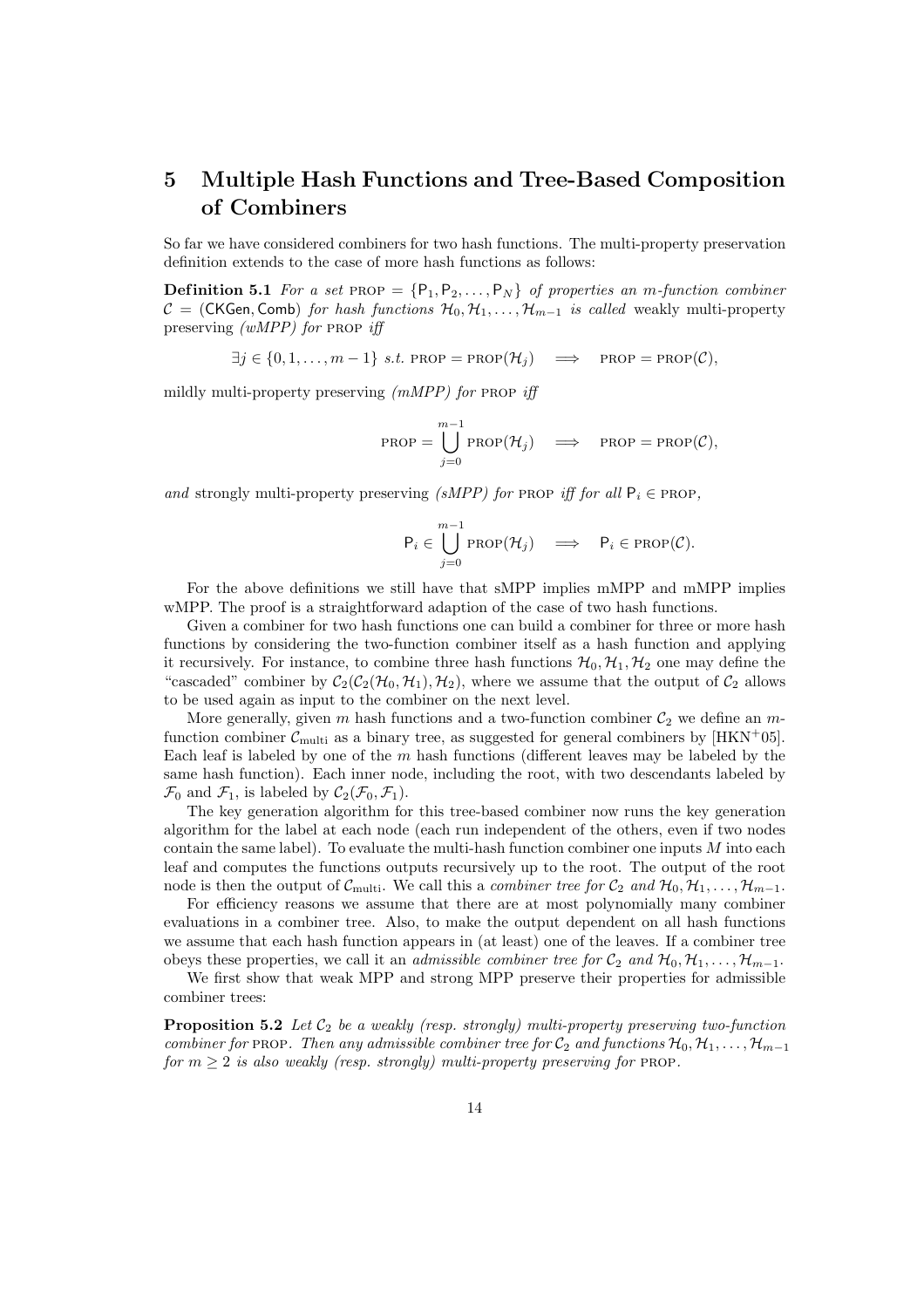*Proof.* We give the proof by induction for the depth of the tree. For depth  $d = 1$  we have  $m = 2$  and  $\mathcal{C}_{\text{multi}}(\mathcal{H}_0, \mathcal{H}_1) = \mathcal{C}_2(\mathcal{H}_0, \mathcal{H}_1)$  or  $\mathcal{C}_{\text{multi}}(\mathcal{H}_0, \mathcal{H}_1) = \mathcal{C}_2(\mathcal{H}_1, \mathcal{H}_0)$  and the claim follows straightforwardly for both cases.

Now assume  $d > 1$  and that combiner Comb<sub>2</sub> is wMPP. Then the root node applies  $C_2$ to two nodes  $N_0$  and  $N_1$ , labeled by  $\mathcal{F}_0$  and  $\mathcal{F}_1$ . Note that by the wMPP prerequisite we assume that there exists one hash function  $\mathcal{H}_j$  which has all properties in PROP. Since this hash functions appears in at least one of the subtrees under  $N_0$  or  $N_1$ , it follows by induction that at least one of the functions  $\mathcal{F}_0$  and  $\mathcal{F}_1$ , too, has properties PROP. But then the combiner application in the root node also inherits these properties from its descendants.

Now consider  $d > 1$  and the case of strong MPP. It follows analogoulsy to the previous case that for each property  $P_i \in \text{PROP}$ , one of the hash functions in the subtrees rooted at  $N_0$  and  $N_1$  must have property  $P_i$  as well. This carries over to the combiners at nodes  $N_0$ or  $N_1$  by induction, and therefore to the root combiner.

Somewhat surprisingly, mild MPP in general does not propagate security for tree combiners, as we show by a counter-example below. Note that we still obtain, via the previous proposition, that the mMPP combiner is also wMPP and that the resulting tree combiner is thus also wMPP. Yet, it loses its mMPP property.

**Proposition 5.3** Let  $PROP = \{CR, NZ\}$  and assume that there are collision-intractable hash functions. Then there exists a two-function weakly multi-property preserving combiner  $C_2$  for **PROP**, and an admissible tree combiner for  $C_2$  and hash functions  $\mathcal{H}_0$ ,  $\mathcal{H}_1$ ,  $\mathcal{H}_2$  which is not mildly multi-property preserving for PROP.

*Proof.* Consider the following two-function combiner  $C_2$  for hash functions  $\mathcal{H}_0$ ,  $\mathcal{H}_1$  (again with standard key generation):

For input M check that the length of M is even and, if so, divide  $M = L||R$  into halves L and R. If  $H_0(L) = H_0(R)$  and  $H_1(L) = H_1(R)$  and  $L \neq R$ , or we have  $H_0(M) = 0 \cdots 0$  and  $H_1(M) = 0 \cdots 0$ , then output  $0^{|H_0(M)|+|H_1(M)|}$ . Else, or if the length of M is odd, return  $H_0(M)||H_1(M)$ .

It is easy to verify that this is an mMPP two-function combiner for prop. Now consider the following hash functions, where  $H'_2$  is a collision-resistant hash function with  $n-1$  bits output:

$$
H_0(M) = 1^n
$$
,  $H_1(M) = 1^n$ ,  $H_2(M) = \begin{cases} 0^n & \text{if } M = 0^n 1^n \\ 1||H'_2(M) & \text{else} \end{cases}$ .

Then PROP( $H_0$ ) = PROP( $H_1$ ) = {NZ} and PROP( $H_2$ ) = {CR} such that PROP =  $\bigcup$  PROP( $H_j$ ).

Consider the following tree combiner defined through  $\mathcal{C}(\mathcal{H}_0, \mathcal{H}_1, \mathcal{H}_2) = \mathcal{C}_2(\mathcal{C}_2(\mathcal{H}_0, \mathcal{H}_1), \mathcal{H}_2)$ , i.e., which cascades the three hash functions. Then the first application of  $C_2$  yields a hash function which returns  $0^{2n}$  for message  $M = 0^n 1^n$ . Since this message also causes  $H_2$  to return  $0^n$  the tree combiner runs into the exception case and returns  $0^{3n}$  for this input. Hence, the tree combiner does not have property NZ.

Note that the cascading combiner can also be applied to our combiner in Section 3 to compose three or more hash functions (with the adaption for hash functions with different output lengths discussed in Section 3.3). The derived combiner, however, is less efficient than the direct construction sketched there.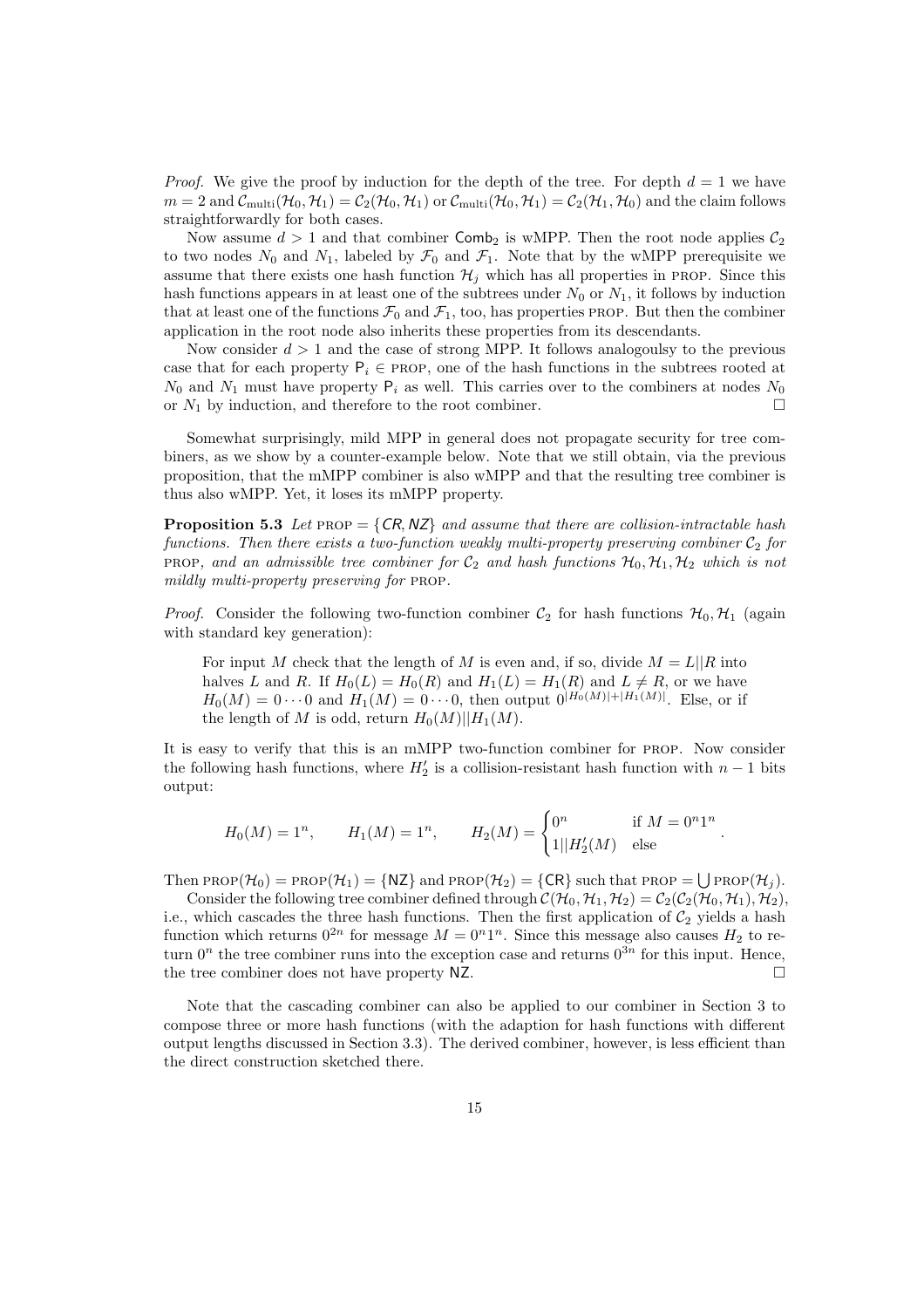# Acknowledgments

We thank the anonymous reviewers for valuable comments. Both authors are supported by the Emmy Noether Program Fi 940/2-1 of the German Research Foundation (DFG).

## References

- [BB06] Dan Boneh and Xavier Boyen. On the Impossibility of Efficiently Combining Collision Resistant Hash Functions. Advances in Cryptology — Crypto  $2006$ , Volume 4117 of Lecture Notes in Computer Science, pages 570–583. Springer-Verlag, 2006.
- [BCK96] Mihir Bellare, Ran Canetti, and Hugo Krawczyk. Keying hash functions for message authentication. Advances in Cryptology — Crypto 1996, Volume 96 of Lecture Notes in Computer Science, pages 1–15. Springer-Verlag, 1996.
- [BF05] Alexandra Boldyreva and Marc Fischlin. Analysis of Random Oracle Instantiation Scenarios for OAEP and Other Practical Schemes. Advances in Cryptology — Crypto 2005, Volume 3621 of Lecture Notes in Computer Science, pages 412– 429. Springer-Verlag, 2005.
- [BF06] Alexandra Boldyreva and Marc Fischlin. On the Security of OAEP. Advances in Cryptology — Asiacrypt 2006, Volume 4284 of Lecture Notes in Computer Science, pages 210–225. Springer-Verlag, 2006.
- [BR95] Mihir Bellare and Phillip Rogaway. Optimal Asymmetric Encryption How to Encrypt with RSA. Advances in Cryptology — Eurocrypt'94, Volume 950 of Lecture Notes in Computer Science, pages 92–111. Springer-Verlag, 1995.
- [BR96] Mihir Bellare and Phillip Rogaway. The exact security of digital signatures How to sign with RSA and Rabin. Advances in Cryptology — Eurocrypt'96, Volume 1070 of Lecture Notes in Computer Science, pages 399–416. Springer-Verlag, 1996.
- [BR06] Mihir Bellare and Thomas Ristenpart. Multi-Property Preserving Hash Domain Extensions and the EMD Transform. Advances in Cryptology  $-$  Asiacrypt'06, Volume 4284 of Lecture Notes in Computer Science, pages 299–314. Springer-Verlag, 2006.
- [BR07] Mihir Bellare and Thomas Ristenpart. Hash Functions in the Dedicated-Key Setting: Design Choices and MPP Transforms. International Colloquium on Automata, Languages, and Progamming (ICALP), Volume 4596 of Lecture Notes in Computer Science, pages 399–410. Springer-Verlag, 2007.
- [CDMP05] Jean-Sebastien Coron, Yevgeniy Dodis, Cecile Malinaud, and Prashant Puniya. Merkle-Damgard revisited: How to construct a hash function. Advances in Cryptology — Crypto 2005, Volume 3621 of Lecture Notes in Computer Science. Springer-Verlag, 2005.